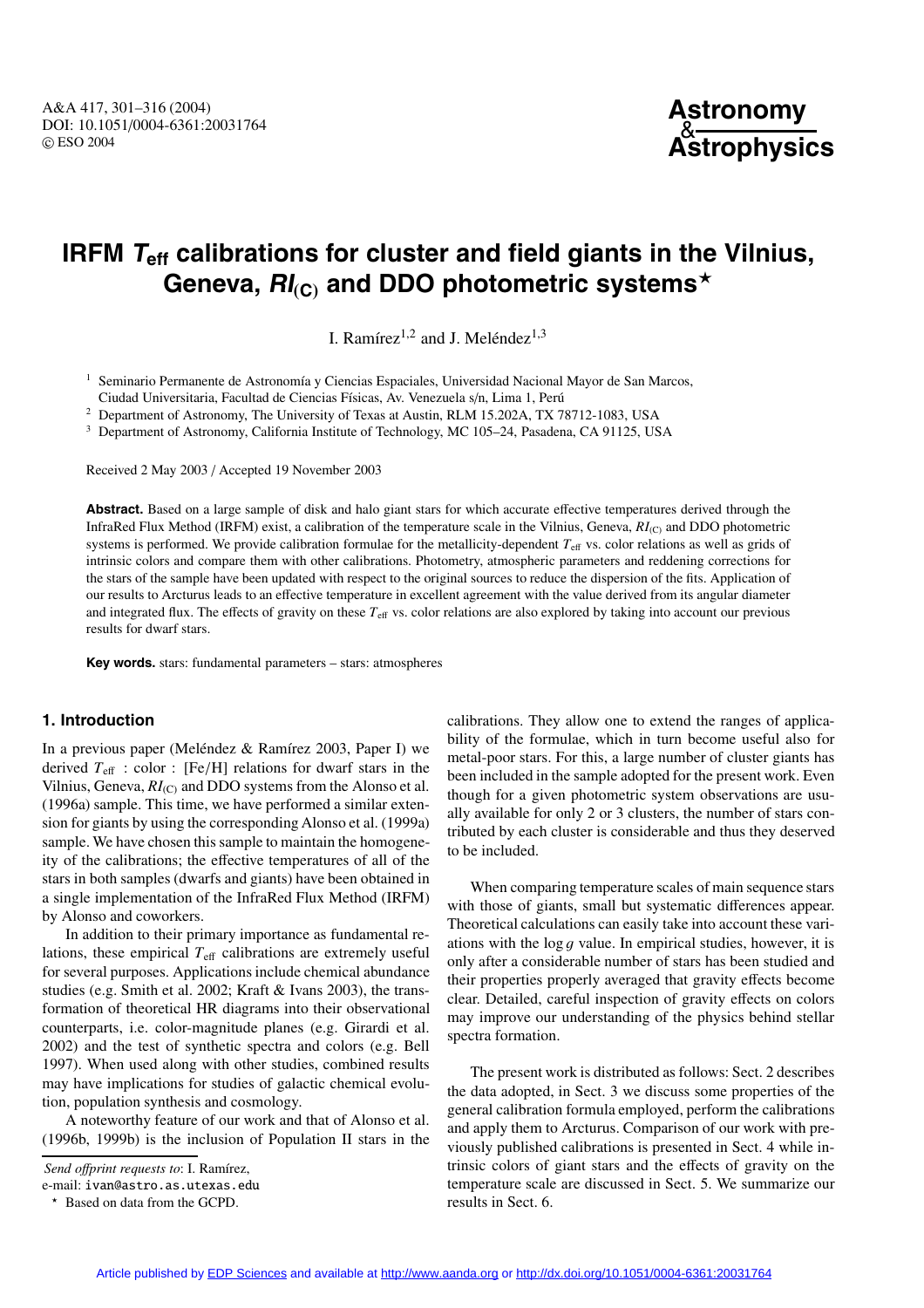# **2. Photometry and atmospheric parameters adopted**

Colors adopted in this work were obtained from the General Catalogue of Photometric Data (GCDP, Mermilliod et al. 1997), as in Paper I. Nevertheless, due to the lack of  $RI_{(C)}$ photometry for giants, colors obtained by applying transformation equations to Kron-Eggen and Washington photometry were also adopted, as explained in Sect. 3.3.

The reddening corrections  $E(B - V)$  are given in the work of Alonso et al. (1999a). For most of the stars in globular clusters, however, these values have been updated following Kraft & Ivans (2003, KI03). Although reddening ratios  $E$ (color)/ $E(B - V)$  for medium and broad band systems generally depend on spectral type, their variations with luminosity class for our interval of interest (F5-K5) amount to a maximum of 0.05 and so only relevant values have been changed with respect to the values adopted for dwarfs. Thus, for giants we have taken  $E(Z - V)/E(B - V) = 0.30$  and  $E(Y - Z)/E(B - V) = 0.54$ (Straižys 1995). The reddening ratio  $E(B_1 - B_2)/E(B - V) =$ <sup>0</sup>.35 (Cramer 1999) was also necessary to obtain intrinsic *<sup>t</sup>* parameters in the Geneva system (Sect. 3.2). For the remaining colors, the adopted reddening ratios are the same as those given in Paper I (see our Table 1 and references therein).

Several stars were discarded before performing the fits due to their anomalous positions in  $T_{\text{eff}}$  vs. color planes. The most discrepant of them and the probable causes of this behaviour (temperatures are those given by Alonso et al. 1999a) are:  $BD +11$  2998, noted by Alonso et al. (1999a) as a "probable misindentification in the program of near IR photometry", an F8 star with very high  $T_{\text{eff}}$  = 7073 K; and BS 2557, also HD 50420, a blue A9III variable star,  $T_{\text{eff}} = 4871$  K.

Regarding [Fe/H] values, the catalogue of Cayrel de Strobel et al. (1992) has been superseded by the 2001 edition (Cayrel de Strobel et al. 2001). In addition, we have updated the 2001 catalogue from several abundance studies, introducing more than 1000 entries and 357 stars not included in the original catalogue. The most important sources for this update were: Mishenina & Kovtyukh (2001); Santos et al. (2001); Heiter & Luck (2003); Stephens & Boesgaard (2002); Takada-Hiday et al. (2002) and Yong & Lambert (2003). We will call "C03" this actualized catalogue.

Hilker (2000, H00) has published a metallicity calibration for giants in the Strömgren system, which, when compared with the spectroscopic metallicities of C03 shows clear systematic tendencies (Fig. 1). The systematic difference between H00 and C03 fit approximately the following empirical relation:  $[Fe/H]_{H00} - [Fe/H]_{C03} = 0.274[Fe/H]^2 + 0.511[Fe/H] - 0.002$ , which is also shown in Fig. 1 as a dotted line. By substracting this difference from the [Fe/H] values obtained from the H00 calibration we obtain a modified H00 metallicity in better agreement with C03.

We have adopted [Fe/H] values in order of reliability: firstly C03 values (∼70% of the sample), secondly the modified Hilker (2000) calibration (∼5%) and lastly the photometric metallicities given by Alonso et al. (1999a).



**Fig. 1.** *Upper panel*: differences between photometric [Fe/H] values from the Hilker (2000, H00) calibration and C03 spectroscopic determinations for a subsample of giant stars. *Bottom panel*: differences between the modified photometric [Fe/H] values [H00(m)] and C03 spectroscopic determinations.

# **3. The calibrations**

The behaviour of the  $T_{\text{eff}}$  vs. color relations can be represented by the simple equation:  $T_{\text{eff}} = c_1/(c_2X + c_3)$ , where *X* is the color index and  $c_1$ ,  $c_2$  and  $c_3$  constants (see for example Hauck  $&$  Künzli 1996). It is easy to show, by aproximating the stellar flux to that of a blackbody, that this equation has some physical meaning. To better reproduce the observed gradients <sup>∆</sup>*T*eff/∆*<sup>X</sup>* and to take into account the effects of different chemical compositions, however, the following general formula has proved to be more accurate:

$$
\theta_{\text{eff}} = a_0 + a_1 X + a_2 X^2 + a_3 X \text{[Fe/H]} \n+ a_4 \text{[Fe/H]} + a_5 \text{[Fe/H]}^2.
$$
\n(1)

Here,  $\theta_{\text{eff}} = 5040/T_{\text{eff}}$  and  $a_i$  (*i* = 0, 1, ..., 5) are the constants of the fit (see for example Alonso et al. 1996b, 1999b; Meléndez & Ramírez 2003).

Nonlinear fits of the data to Eq. (1) were performed for 7 color indices and 1 photometric parameter as described in the following subsections. Coefficients such that  $3\sigma(a_i) > a_i$ were neglected and stars departing more than  $2.5\sigma(T_{\text{eff}})$  from the mean fit where iteratively discarded (the number of iterations hardly exceeded 5).

It has been argued that the  $a_5$  term, which is almost always negative, systematically produces too high temperatures for metal-poor stars (Ryan et al. 1999; Nissen et al. 2002). For a non-negligible  $a_5$  term, the dependence of  $T_{\text{eff}}$  on [Fe/H] gradually increases as very low values of [Fe/H] are considered. Physically, this is not an expected behaviour since *T*<sup>e</sup>ff should become nearly independent of [Fe/H] as less metals are present in the stellar atmosphere. We have carefully checked the residuals of every iteration to reduce this kind of tendency, especially for the  $-3.0 <$  [Fe/H] ≤  $-2.5$  group, and have made  $a_5 = 0$ when necessary.

Even after these considerations, the residuals of some fits showed systematic tendencies, especially for the stars with  $[Fe/H]$  > -1.5. This may be due to the fact that the hydrogen lines, the *G* band and continuum discontinuities such as the Paschen jump fall into some of the bandpasses. In order to remove these small tendencies, we fitted the original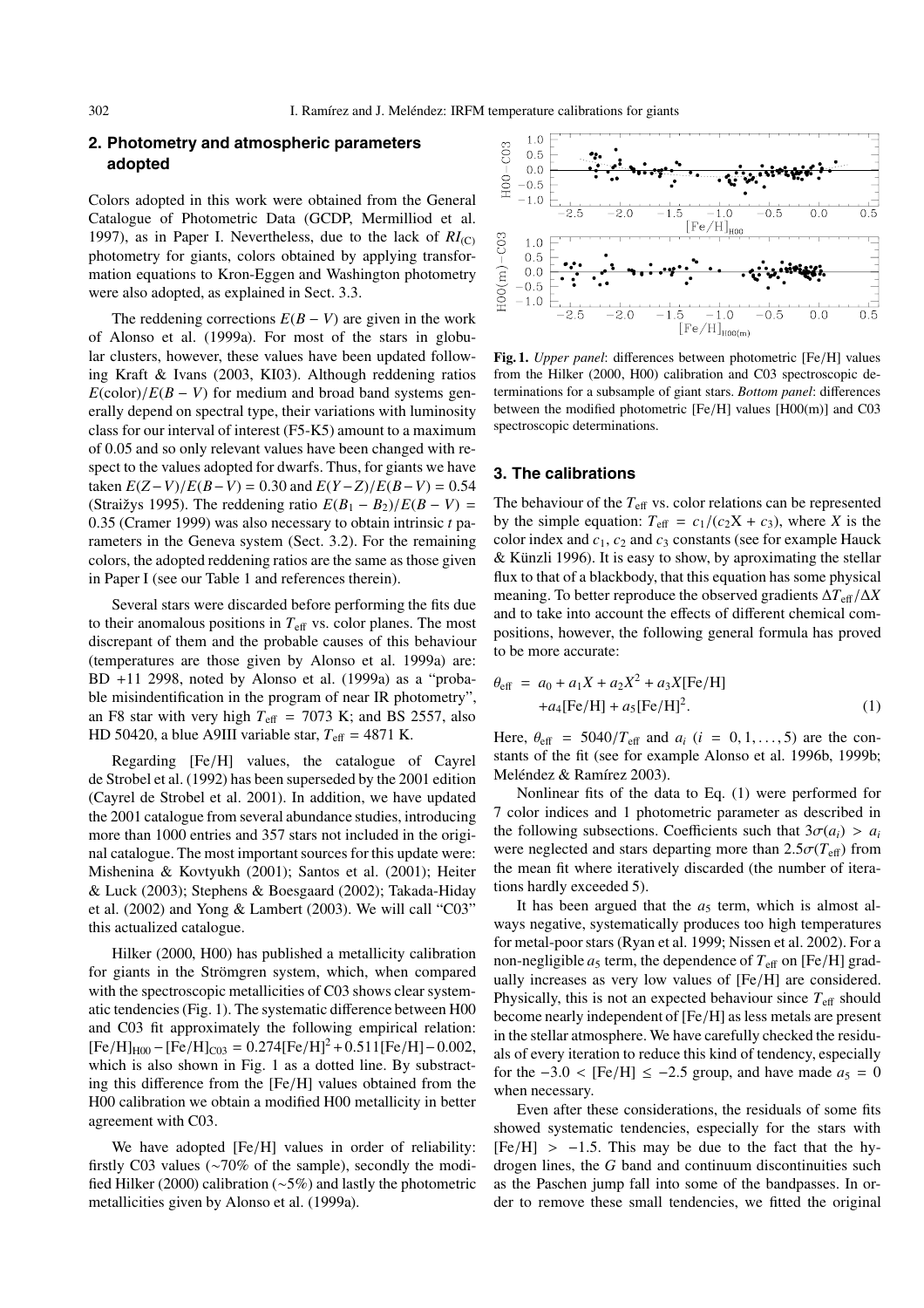**Table 1.** Polynomial fits to the original residuals. The general form is:  $P = P_6X^6 + \ldots + P_2X^2 + P_1X + P_0$ , where the  $P_i$  are constants and *X* is the color. The last column specifies the equation that is being corrected.

| Color(X)      | Metallicity range          | $P_6$    | $P_5$  | $P_4$     | $P_3$     | $P_2$     | $P_1$     | $P_0$     | Eq. |
|---------------|----------------------------|----------|--------|-----------|-----------|-----------|-----------|-----------|-----|
| $(V-S)$       | $-0.5 <$ [Fe/H] $< +0.5$   |          | 41913  | $-139375$ | 173012    | $-98788$  | 25624     | $-2456.1$ | (2) |
| $(V-S)$       | $-1.5 <$ [Fe/H] $< -0.5$   |          |        | $-3693$   | 13603     | $-18461$  | 11053     | $-2410.6$ | (2) |
| $(Y-V)$       | $-0.5 <$ [Fe/H] $< +0.5$   | $-60268$ | 259060 | $-442050$ | 379138    | $-169791$ | 36864     | $-2962.2$ | (3) |
| $(Y-V)$       | $-1.5 <$ [Fe/H] $< -0.5$   |          |        |           | 2751.2    | $-7813.5$ | 7405.1    | $-2267.6$ | (3) |
| $(Y-V)$       | $-3.0 < [Fe/H] < -2.5$     |          |        |           |           |           | 294.14    | $-129.34$ | (3) |
| $(B_2 - V_1)$ | $-0.5 <$ [Fe/H] $< +0.5$   | $-229.3$ | 1480.6 | $-2382.8$ | 884.94    | 593.81    | $-394.36$ | 29.628    | (4) |
| $(B_2 - V_1)$ | $-1.5 <$ [Fe/H] $< -0.5$   |          |        |           |           | $-604.77$ | 845.68    | $-224.7$  | (4) |
| $(B_2 - G)$   | $-0.5 < [Fe/H] < +0.5$     |          |        | 422.14    | $-563.89$ | $-88.665$ | 216.68    | $-24.021$ | (5) |
| $(B_2 - G)$   | $-1.5 < [Fe/H] < -0.5$     |          |        |           | 66.045    | $-579.78$ | 515.79    | $-30.683$ | (5) |
| t             | $-0.5 < [Fe/H] < +0.5$     |          | 3273.6 | $-3220$   | $-1575.9$ | 1879      | $-127.21$ | $-91.596$ | (6) |
| $\mathbf{t}$  | $-1.5 <$ [Fe/H] $< -0.5$ ] |          |        | 13196     | $-21982$  | 11378     | $-1776.3$ | 7.6382    | (6) |
| $(V-I)_{(C)}$ | $-0.5 <$ [Fe/H] $< +0.5$   |          |        | 497.01    | $-2572.8$ | 4674.7    | $-3470.1$ | 862.27    | (8) |
| $(V-I)_{(C)}$ | $-3.0 < [Fe/H] < -0.5$     |          |        |           |           |           | $-86.56$  | 104.53    | (8) |

residuals to high order polynomials and substracted them from the  $5040/\theta_{\text{eff}} = f(\text{color}, [Fe/H])$  values derived at first. Therefore, the temperature of a star is to be obtained according to

 $T_{\text{eff}} = 5040/\theta_{\text{eff}}(\text{color}, \text{[Fe/H]}) - P(\text{color}, \text{[Fe/H]}),$ 

where *P* is the polynomial fit to the original residuals. The final calibration formulae are thus not as practical as the original ones but are much more accurate. Interpolation from the resulting *<sup>T</sup>*eff vs. color vs. [Fe/H] Tables 3–5 constitute a more practical approach to the effective temperature of a star.

#### 3.1. Vilnius system

The filters defining the colors we have calibrated in this system are (approximate effective wavelengths and bandwidths in nm, according to Straižys & Sviderskiene 1972, are given in parenthesis): *Y* (466, 26), *V* (544, 26) and *S* (655, 20).

For the  $(V - S)$  color index we found:

$$
\theta_{\text{eff}} = 0.440 + 0.838(V - S) - 0.011[\text{Fe/H}],\tag{2}
$$

with  $\sigma(T_{\text{eff}}) = 86$  K (after correcting with the polynomial fits to the original residuals given in Table 1) and  $N = 170$ . Hereafter  $\sigma(T_{\text{eff}})$  and *N* will be used to denote the standard deviation in  $T_{\text{eff}}$  and the number of stars included in the fit, respectively.

The sample and residuals of this fit are shown in Fig. 2, from which we see that Eq. (2) is applicable in the following ranges:

$$
+0.25 < (V - S) < +1.12 \quad \text{for } -0.5 < \text{[Fe/H]} < +0.5, \\
+0.50 < (V - S) < +0.98 \quad \text{for } -1.5 < \text{[Fe/H]} < -0.5, \\
+0.56 < (V - S) < +0.98 \quad \text{for } -2.5 < \text{[Fe/H]} < -1.5, \\
+0.57 < (V - S) < +0.79 \quad \text{for } -3.0 < \text{[Fe/H]} < -2.5.
$$

Most of the stars included in this and the following fits have temperatures between 4000 K and 5000 K. A considerable number of giant stars in globular clusters belong to this last group.

Around  $(V - S) = 0.30$  the sensitivity of this color to  $T_{\text{eff}}$ is such that  $ΔT_{\text{eff}}/Δ(V – S) ≈ 90$  K per 0.01 mag. This sensitivity gradually decreases for cool stars reaching 20 K per 0.01 mag at  $(V - S) = 1.10$ . On the other hand, the mean variation <sup>∆</sup>*T*eff/∆[Fe/H] is almost independent of [Fe/H] and varies only slightly with color from 20 K per 0.3 dex at  $(V - S) \approx 0.50$  to 10 K per 0.3 dex at  $(V - S) \approx 0.90$ .

For the  $(Y - V)$  color index, the data satisfy the following formula:

$$
\theta_{\text{eff}} = 0.416 + 0.900(Y - V) - 0.099(Y - V)^{2}
$$
  
-0.059[Fe/H] - 0.017[Fe/H]<sup>2</sup> (3)

with  $\sigma(T_{\text{eff}})$  = 99 K and *N* = 172, after correction of residuals (Table 1).

The ranges of applicability of Eq. (3) can be inferred from Fig. 3, where we show the sample and residuals of the fit:

$$
+0.24 < (Y - V) < +1.18 \quad \text{for} \quad -0.5 < [Fe/H] < +0.5,
$$
\n
$$
+0.50 < (Y - V) < +1.00 \quad \text{for} \quad -1.5 < [Fe/H] < -0.5,
$$
\n
$$
+0.56 < (Y - V) < +0.96 \quad \text{for} \quad -2.5 < [Fe/H] < -1.5.
$$
\n
$$
+0.56 < (Y - V) < +0.75 \quad \text{for} \quad -3.0 < [Fe/H] < -2.5.
$$

The sensitivity of  $(Y - V)$  to the effective temperature is very similar to that of the  $(V - S)$  color index. There is, however, a greater influence of [Fe/H] on this relation. The gradient <sup>∆</sup>*T*<sup>e</sup>ff/∆[Fe/H] depends on [Fe/H], reaching zero as [Fe/H] −→ −2. A typical value of <sup>∆</sup>*T*<sup>e</sup>ff/∆[Fe/H] for solar metallicity stars is 90 K per 0.3 dex.

### 3.2. Geneva system

Our calibrations for this system span a considerable range of temperatures, going approximately from 3600 K to 8200 K for solar metallicity stars. All the fits for the Geneva colors need to be corrected using Table 1.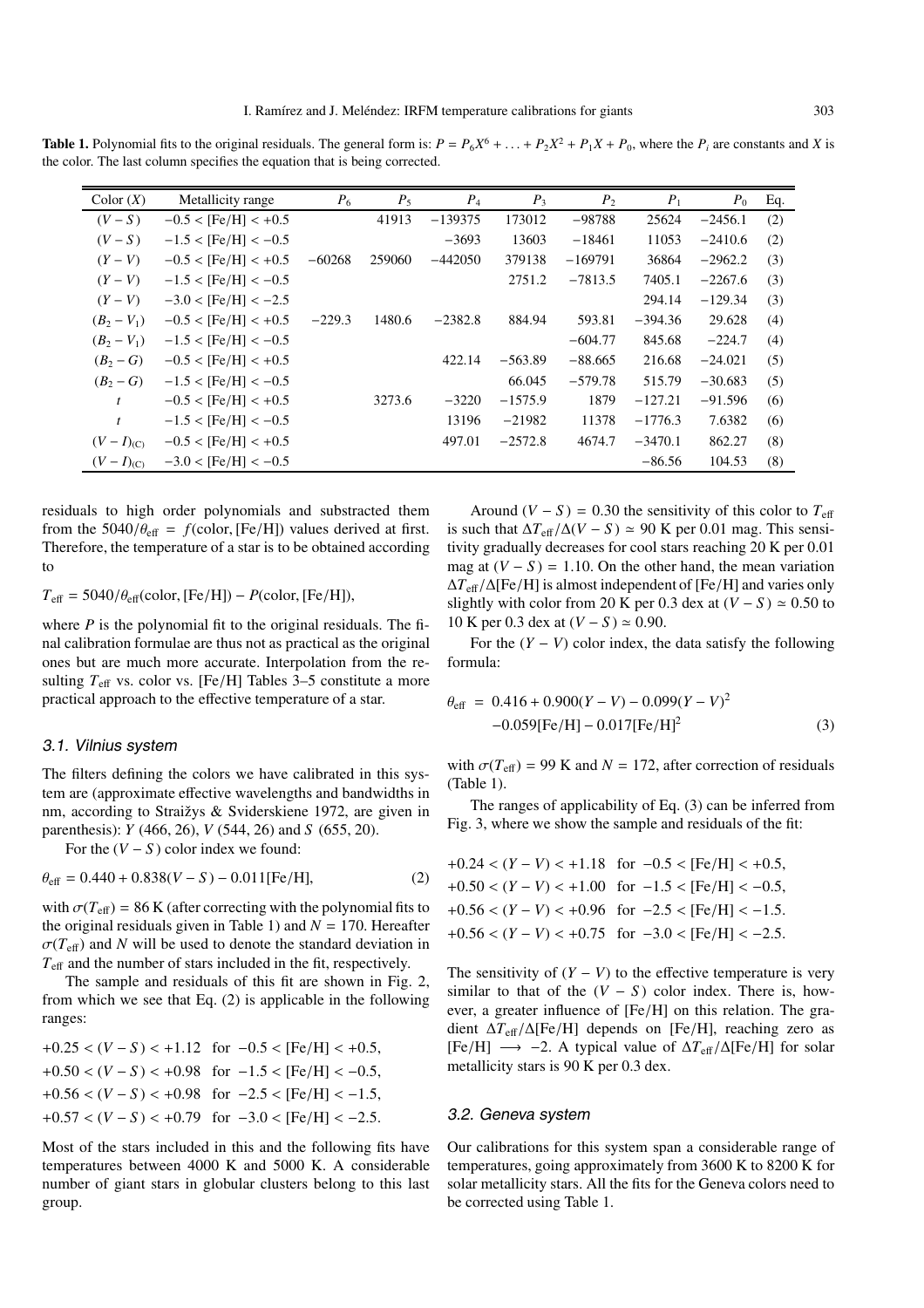

**Fig. 2.** *Left*:  $T_{\text{eff}}$  vs. (*V* − *S*) observed for the metallicity ranges  $-0.5 <$  [Fe/H]  $\le +0.5$  (filled circles),  $-1.5 <$  [Fe/H]  $\le -0.5$  (open circles),  $-2.5 <$  [Fe/H]  $\le -1.5$  (squares) and  $-3.0 <$  [Fe/H]  $\le -2.5$  (triangles). Curves corresponding to our calibration for [Fe/H] = 0 (solid line),  $[Fe/H] = -1$  (dotted line) and  $[Fe/H] = -2$  (dashed line) are also shown. *Right*: residuals of the fit ( $\Delta T_{\text{eff}} = T_{\text{eff}}^{\text{cal}} - T_{\text{eff}}^{\text{RFM}}$ ) as a function of  $(V - S)$  (for the metallicity ranges indicated in the lower right (*<sup>V</sup>* <sup>−</sup> *<sup>S</sup>* ) (for the metallicity ranges indicated in the lower right section of the three upper panels) and [Fe/H] (*bottom panel*).



**Fig. 3.** As in Fig. 2 for  $T_{\text{eff}}$  vs.  $(Y - V)$ .

For the  $T_{\text{eff}}$  :  $(B_2 - V_1)$  : [Fe/H] relation we found the following fit:

$$
\theta_{\text{eff}} = 0.662 + 0.604(B_2 - V_1) - 0.040(B_2 - V_1)^2
$$
  
+0.039(B\_2 - V\_1)[Fe/H] - 0.048[Fe/H]  
with  $\sigma(T_{\text{eff}}) = 57$  K and  $N = 230$ . (4)

Figure 4 shows the sample and residuals of this fit, valid in the following ranges:

$$
-0.10 < (B_2 - V_1) < +1.30 \quad \text{for} \quad -0.5 < [\text{Fe/H}] < +0.5,
$$
\n
$$
+0.25 < (B_2 - V_1) < +1.00 \quad \text{for} \quad -1.5 < [\text{Fe/H}] < -0.5,
$$
\n
$$
+0.30 < (B_2 - V_1) < +0.90 \quad \text{for} \quad -2.5 < [\text{Fe/H}] < -1.5,
$$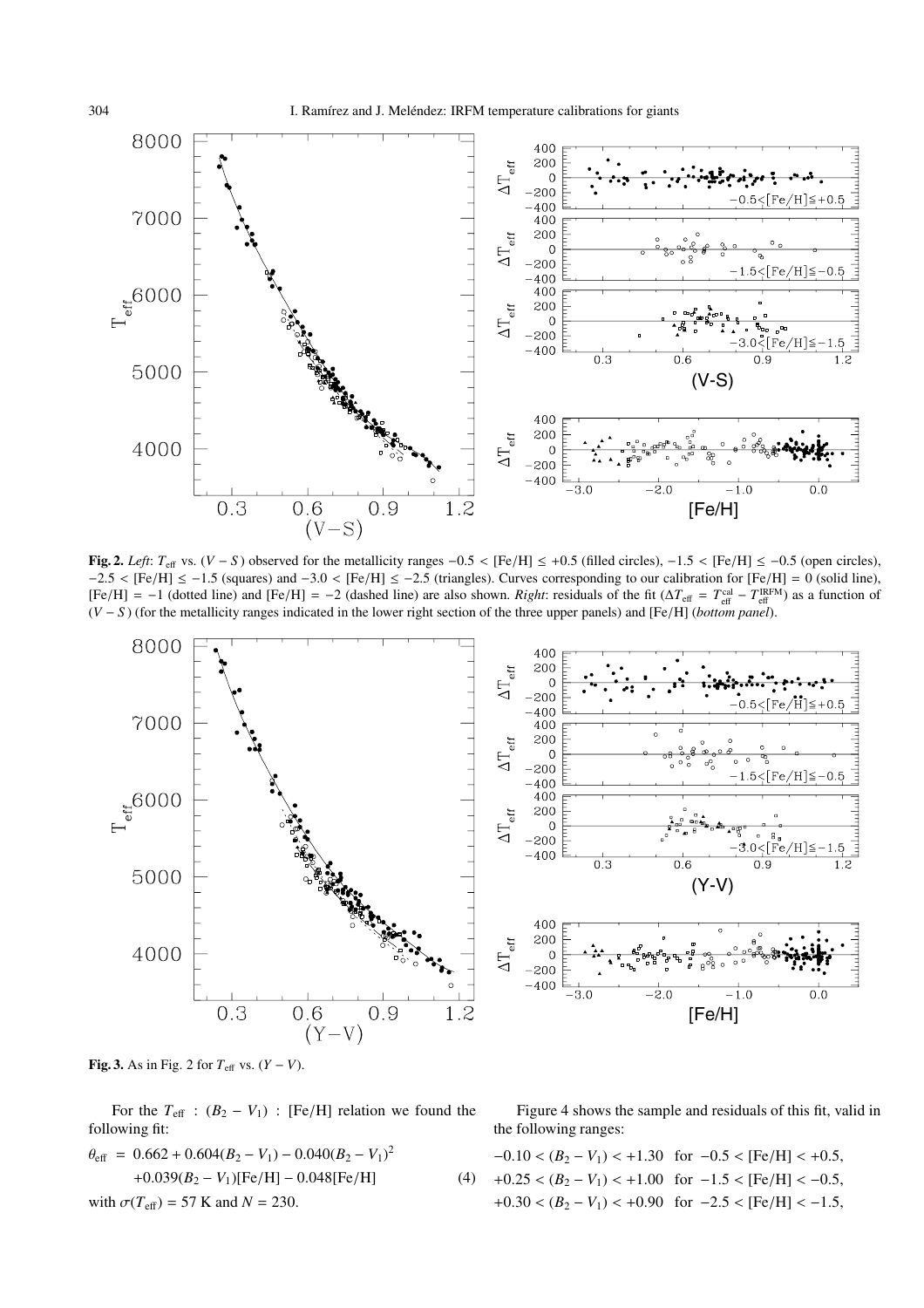

**Fig. 5.** As in Fig. 2 for  $T_{\text{eff}}$  vs.  $(B_2 - G)$ .

 $+0.52 < (B_2 - V_1) < +0.66$  for  $-3.0 <$  [Fe/H] <  $-2.5$ . Likewise, for the  $(B_2 - G)$  color we obtained:

 $\theta_{\text{eff}} = 0.852 + 0.408(B_2 - G)$ 

$$
+0.021(B_2 - G)[Fe/H] - 0.034[Fe/H]
$$
 (5)

with  $\sigma(T_{\text{eff}}) = 62$  K and  $N = 235$ .

Equation (5) is valid in the following ranges (see Fig. 5):  $-0.60 < (B_2 - G) < +1.25$  for  $-0.5 <$  [Fe/H] < +0.5,

 $-0.15 < (B_2 - G) < +1.00$  for  $-1.5 <$  [Fe/H] <  $-0.5$ ,  $-0.05 < (B_2 - G) < +0.80$  for  $-2.5 <$  [Fe/H]  $< -1.5$ ,  $+0.26 < (B_2 - G) < +0.48$  for  $-3.0 <$  [Fe/H] <  $-2.5$ .

Gradients  $\Delta T_{\text{eff}}/\Delta(B_2 - V_1)$  and  $\Delta T_{\text{eff}}/\Delta(B_2 - G)$  corresponding to Eqs. (4) and (5) range from about 70 K per 0.01 mag for the hottest stars to 15 K per 0.01 mag for the cool end. The color index  $(B_2 - V_1)$  is only slightly better than  $(B_2 - G)$  as a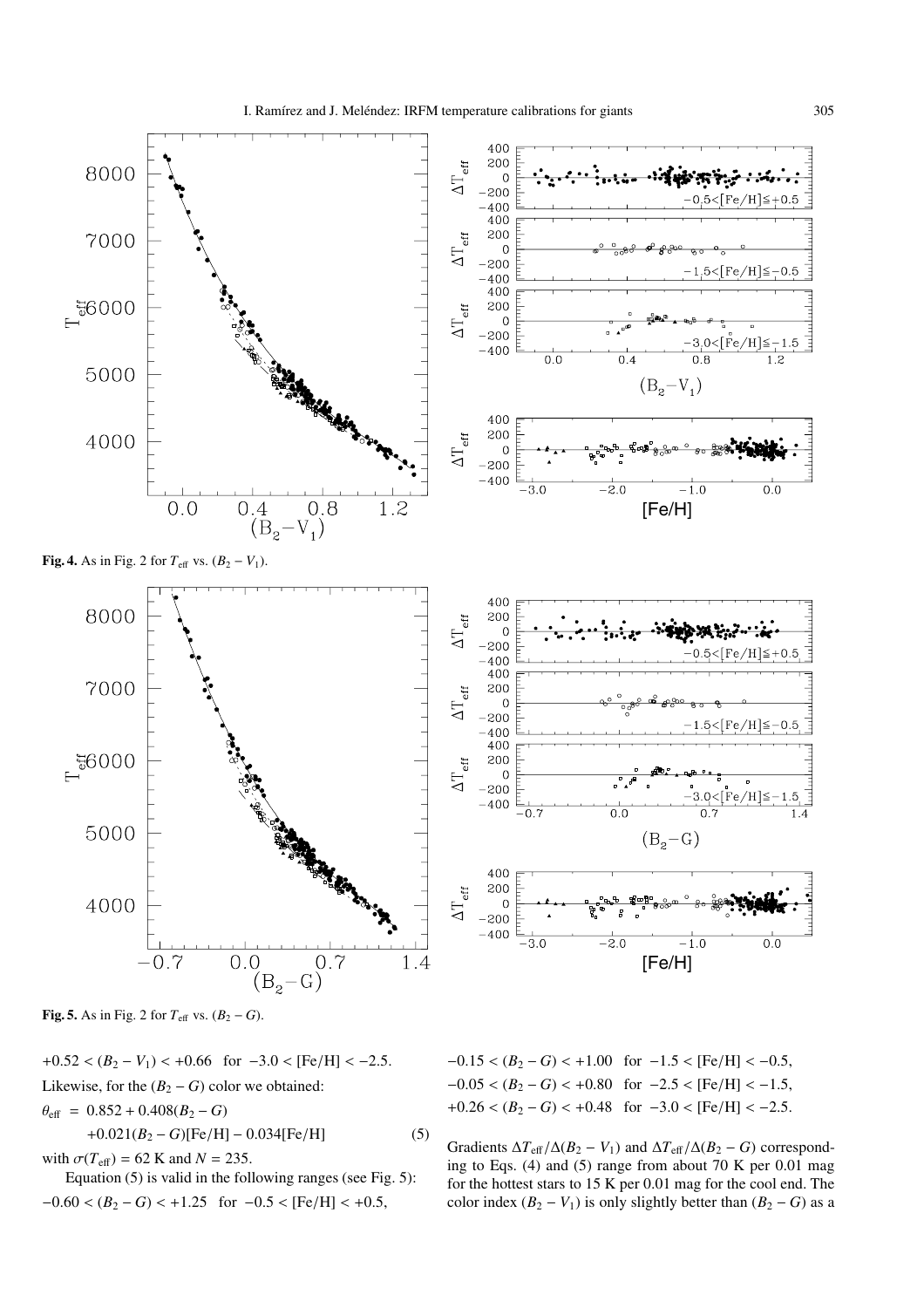



**Fig. 6.** As in Fig. 2 for  $T_{\text{eff}}$  vs. *t*.

 $T_{\text{eff}}$  indicator provided that the star metallicity is known. The influence of this last parameter on  $T_{\text{eff}}$ , according to our calibration formulae (4) and (5), is high for stars with  $T_{\text{eff}} \sim 5800 \text{ K}$  $(\Delta T_{\text{eff}}/\Delta[\text{Fe/H}] \approx 70 \text{ K}$  per 0.3 dex at  $(B_2 - V_1) \approx 0.30$  and  $(B_2 - G) \simeq -0.10$ ) and gradually disappears as cooler stars are considered .

It is worth mentioning that it was hard to fit the points for stars having  $-1.2$  < [Fe/H] <  $-0.8$  and 4800 K <  $T_{\text{eff}}$  < 5000 K, due to the low number of stars included around  $[Fe/H] \sim -1.0$ , which corresponds to the transition region between halo and disk (see Figs. 4, 5). There are few stars with abundance determinations in the interval  $-1.2 < [Fe/H]$  <  $-0.8$  (see e.g. Fig. 5c in Meléndez & Barbuy 2002).

A photometric parameter nearly independent of [Fe/H] in the Geneva system is the *t* parameter, defined as  $t \equiv (B_2 - G)$  –  $0.39(B_1 - B_2)$  (Straižys 1995, p. 372). Compared to the dwarf calibration, which disperses when cool dwarfs are included, the *t* parameter for giant stars covers a greater range of temperatures due to its higher sensitivity to  $T_{\text{eff}}$  for cool giants.

Data for the *t* parameter satisfy the following fit:

$$
\theta_{\text{eff}} = 0.800 + 0.600t + 0.005t[\text{Fe/H}] \tag{6}
$$

with  $\sigma(T_{\text{eff}}) = 59$  K and  $N = 228$ .

Equation (6) is applicable in the following ranges:

$$
-0.30 < t < +1.00 \quad \text{for} \quad -0.5 < [Fe/H] < +0.5,
$$
\n
$$
+0.05 < t < +0.80 \quad \text{for} \quad -1.5 < [Fe/H] < -0.5,
$$
\n
$$
+0.15 < t < +0.65 \quad \text{for} \quad -2.5 < [Fe/H] < -1.5,
$$
\n
$$
+0.22 < t < +0.52 \quad \text{for} \quad -3.0 < [Fe/H] < -2.5.
$$

Even though the mean variations  $\Delta T_{\text{eff}}/\Delta (B_2 - V_1)$  and  $\Delta T_{\text{eff}}/\Delta(B_2 - G)$  are similar to  $\Delta T_{\text{eff}}/\Delta t$ , the independence of [Fe/H] for the  $T_{\text{eff}}$  vs. *t* relation makes the *t* parameter a better

*<sup>T</sup>*eff indicator. The mean variation <sup>∆</sup>*T*eff/∆[Fe/H] corresponding to Eq. (6) is always lower than 10 K per 0.3 dex.

## 3.3.  $\mathsf{RI}_{\mathsf{(C)}}$  system

Only 15% of the stars in the sample have  $RI_{(C)}$  photometry available in the GCPD. For approximately another 15% we compiled Kron-Eggen and Washington photometry. By applying the transformation formulae of Bessell (1979, 2001, we derived  $(R - I)_{(C)}$  and  $(V - I)_{(C)}$  values from these other colors.

Data for this system satisfy the following fit:

$$
\theta_{\text{eff}} = 0.332 + 1.955(R - I)_{(C)}
$$
  
-0.898(R – I)<sup>2</sup><sub>(C)</sub> + 0.009[Fe/H] (7)

with  $\sigma(T_{\text{eff}}) = 67$  K and  $N = 137$ . No appreciable tendencies were found in the residuals, so there is no need to perform a residual fit.

The sample and residuals of this fit are shown in Fig. 7, which shows that Eq. (7) is applicable only in the following ranges:

$$
+0.27 < (R - I)_{(C)} < +0.68
$$
 for  $-0.5 < [Fe/H] < +0.5$ ,  $+0.35 < (R - I)_{(C)} < +0.65$  for  $-1.5 < [Fe/H] < -0.5$ ,  $+0.26 < (R - I)_{(C)} < +0.73$  for  $-2.5 < [Fe/H] < -1.5$ ,  $+0.38 < (R - I)_{(C)} < +0.54$  for  $-3.0 < [Fe/H] < -2.5$ .

The gradient  $\Delta T_{\text{eff}}/\Delta (R - I)_{\text{(C)}}$ , which independently of [Fe/H] is from 100 K per 0.01 mag at  $(R - I)_{(C)}$  ≈ 0.30 to 20 K per 0.01 mag at  $(R - I)_{(C)} \approx 0.70$  and the low values of the mean variations <sup>∆</sup>*T*<sup>e</sup>ff/∆[Fe/H] (<20 K per 0.3 dex) corresponding to Eq. (7) make this color an excellent temperature indicator for giants.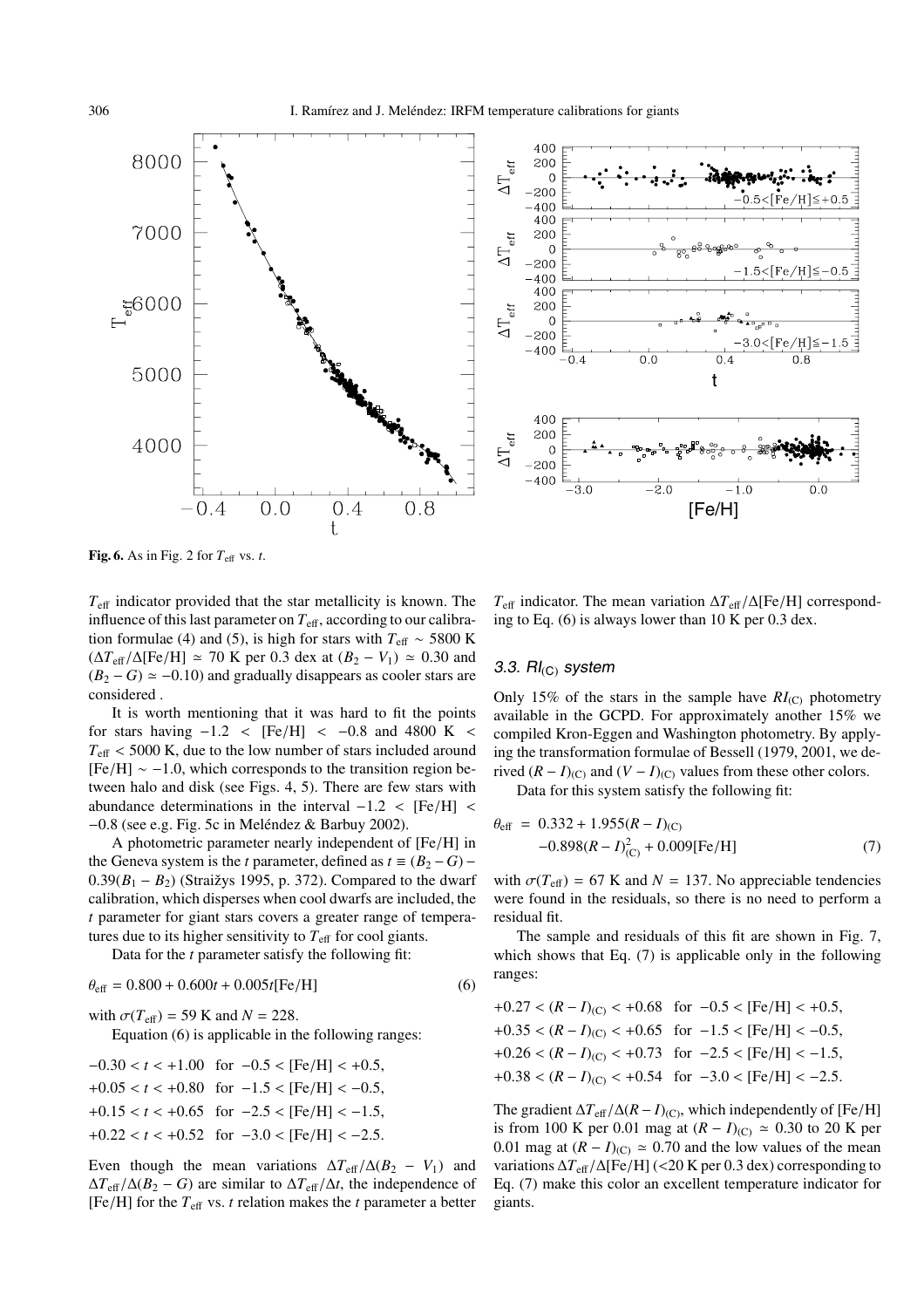

**Fig. 8.** As in Fig. 2 for  $T_{\text{eff}}$  vs.  $(V - I)_{(C)}$ .

Even better is the calibration for  $(V - I)_{(C)}$  (Fig. 8):

$$
\theta_{\text{eff}} = 0.374 + 0.886(V - I)_{(C)}
$$
  
-0.197(V – I)<sup>2</sup><sub>(C)</sub> – 0.008(V – I)<sub>(C)</sub>[Fe/H] (8)

which has  $\sigma(T_{\text{eff}}) = 46$  K and  $N = 111$ . A residual correction is required here, though (Table 1).

Equation (8) is applicable in the following ranges:

$$
+0.56 < (V - I)_{\text{(C)}} < +2.10 \text{ for } -0.5 < \text{[Fe/H]} < +0.5,
$$

 $+0.85 < (V - I)_{\text{(C)}} < +1.20$  for  $-1.5 <$  [Fe/H] <  $-0.5$ ,  $+0.90 < (V - I)_{\text{(C)}} < +1.40$  for  $-2.5 <$  [Fe/H] <  $-1.5$ .

There is a steep  $\Delta T_{\text{eff}}/\Delta (V-I)_{\text{(C)}}$  gradient from  $(V-I)_{\text{(C)}} = 0.56$ to 1.30 for  $[Fe/H] = 0$ , which, later on, decreases considerably to less than 10 K per 0.01 mag. The mean variation <sup>∆</sup>*T*<sup>e</sup>ff/∆[Fe/H] is constant over the common ranges, approximately 10 K per 0.3 dex.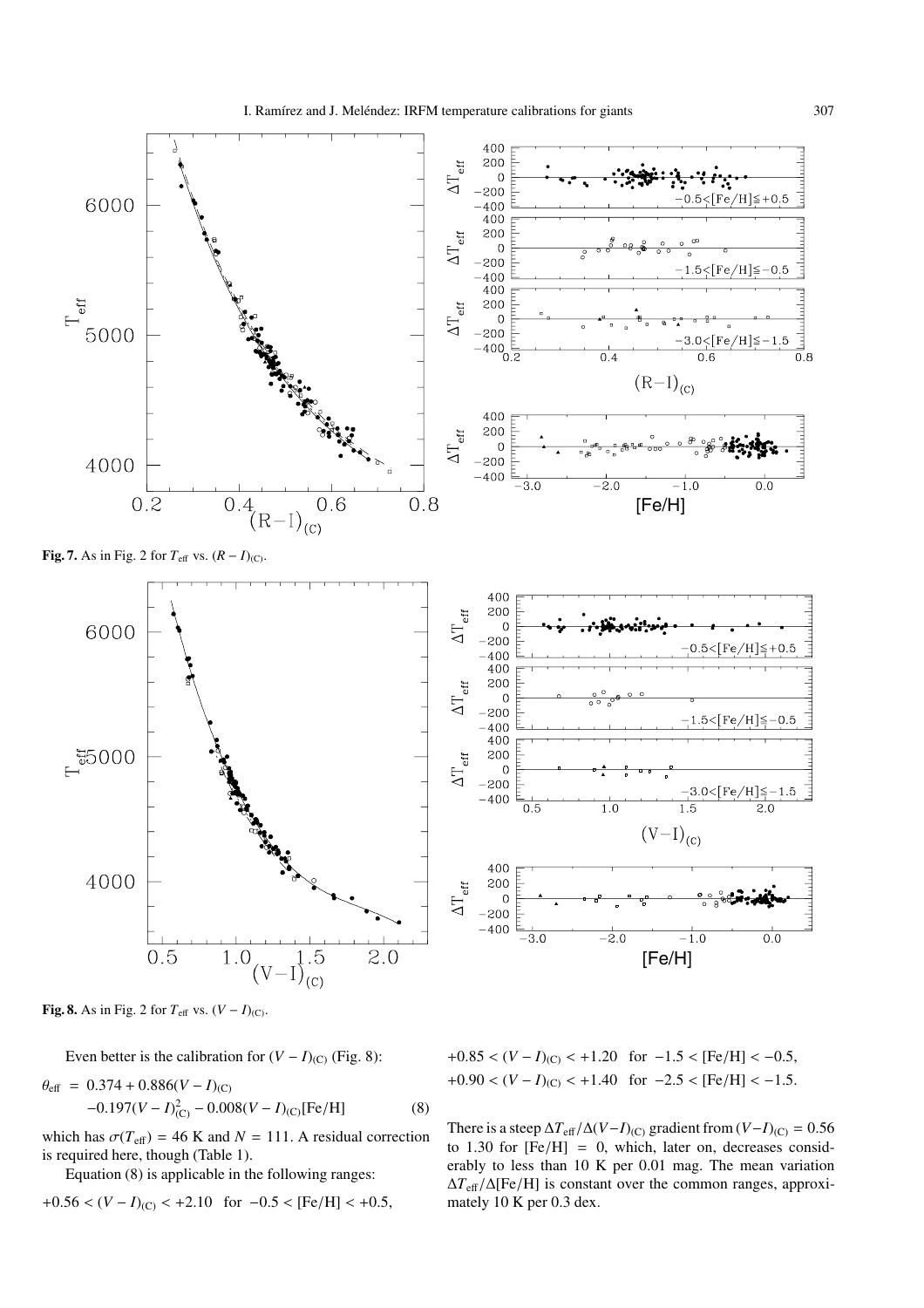



**Fig. 9.** As in Fig. 2 for  $T_{\text{eff}}$  vs.  $C(42-48)$ .

# 3.4. DDO system

There is a considerable number of stars with DDO photometry available in the GCPD in the range 3800 K  $< T<sub>eff</sub> < 5800$  K. Although DDO colors are severely affected by the star metallicity, the calibration formula obtained for the *C*(42–48) color satisfactorily reproduces the effect and, surprisingly, its standard deviation is very close to the lowest to be found in this work.

For the  $C(42–48)$  color index, we found:

$$
\theta_{\text{eff}} = 0.286 + 0.370[C(42 - 48)] - 0.081[Fe/H] -0.009[Fe/H]2
$$
 (9)

with  $\sigma(T_{\text{eff}}) = 50$  K and  $N = 174$ . Since the  $\theta_{\text{eff}}$  vs.  $C(42-48)$ relation is almost linear (for a given [Fe/H]) the residuals of this original fit do not show any systematic tendency.

Figure 9 shows the sample and residuals of this last fit, whose ranges of applicability are:

| $+1.62 < C(42-48) < +2.80$ for $-0.5 <$ [Fe/H] $< +0.5$ , |
|-----------------------------------------------------------|
| $+1.70 < C(42-48) < +2.64$ for $-1.5 <$ [Fe/H] $< -0.5$ , |
| $+1.70 < C(42-48) < +2.27$ for $-2.5 <$ [Fe/H] $< -1.5$ , |
| $+1.68 < C(42-48) < +1.80$ for $-3.0 <$ [Fe/H] $< -2.5$ . |
|                                                           |

As it is shown in Fig. 9, the  $T_{\text{eff}}$  vs.  $C(42-48)$  lines for constant [Fe/H] are almost parallel and thus the gradient <sup>∆</sup>*T*<sup>e</sup>ff/∆*C*(42– 48) is nearly independent of [Fe/H]. Their dependence on color is only slight, going from approximately 20 K per 0.01 mag at  $C(42-48) = 1.80$  to 10 K per 0.01 mag at  $C(42-48) = 2.70$ . Due to the strong influence of [Fe/H] on this color index, the values of <sup>∆</sup>*T*<sup>e</sup>ff/∆[Fe/H] for Eq. (9) are very high. At *<sup>C</sup>*(42–48)  $= 1.80$  the mean variation  $\Delta T_{\text{eff}}/\Delta$ [Fe/H] is 135 K per 0.3 dex for solar metallicity stars and gradually decreases to 60 K per 0.3 dex at  $[Fe/H] = -2$ . At  $C(42-48) = 2.20$  these quantities reduce to 100 K per 0.3 dex and 50 K per 0.3 dex, respectively.

Note the small values of the residuals of this fit, which are shown in the right panels of Fig. 9. They confirm that there are no systematic tendencies introduced by Eq. (9) with color or metallicity and that the large dispersion in the  $T_{\text{eff}}$  vs.  $C(42-$ 48) relation can be attributed to well-defined strong metallicity effects. They are also a consequence of extremely careful photometric work.

# 3.5. Application to Arcturus

From the practical point of view, our calibrations allow one to obtain the effective temperature of a star from its color indices and atmospheric parameters  $\log g$  (a distinction between dwarf and giant is enough) and [Fe/H]. Arcturus (also HD 124897) is a well studied giant star, for which a recent *direct* effective temperature determination exists (Griffin & Lynas-Gray 1999). They derived  $T_{\text{eff}} = 4290 \pm 30$  K. Our calibration formulae provide the temperatures listed in Table 2. Their mean value is  $4296 \pm 28$  K, in excellent agreement with the Griffin & Lynas-Gray result. This mean value is closer to the direct  $T_{\text{eff}}$ of Arcturus than the temperature derived through the IRFM:  $4233 \pm 55$  K (Alonso et al. 1999a). This is a direct consequence of averaging stellar properties from large samples.

# **4. Comparison with other calibrations**

#### 4.1. Vilnius system

A good reference for this photometric system is the Straižys (1995) book. He compiled several works on the intrinsic colors of stars of several spectral types in the Vilnius system and has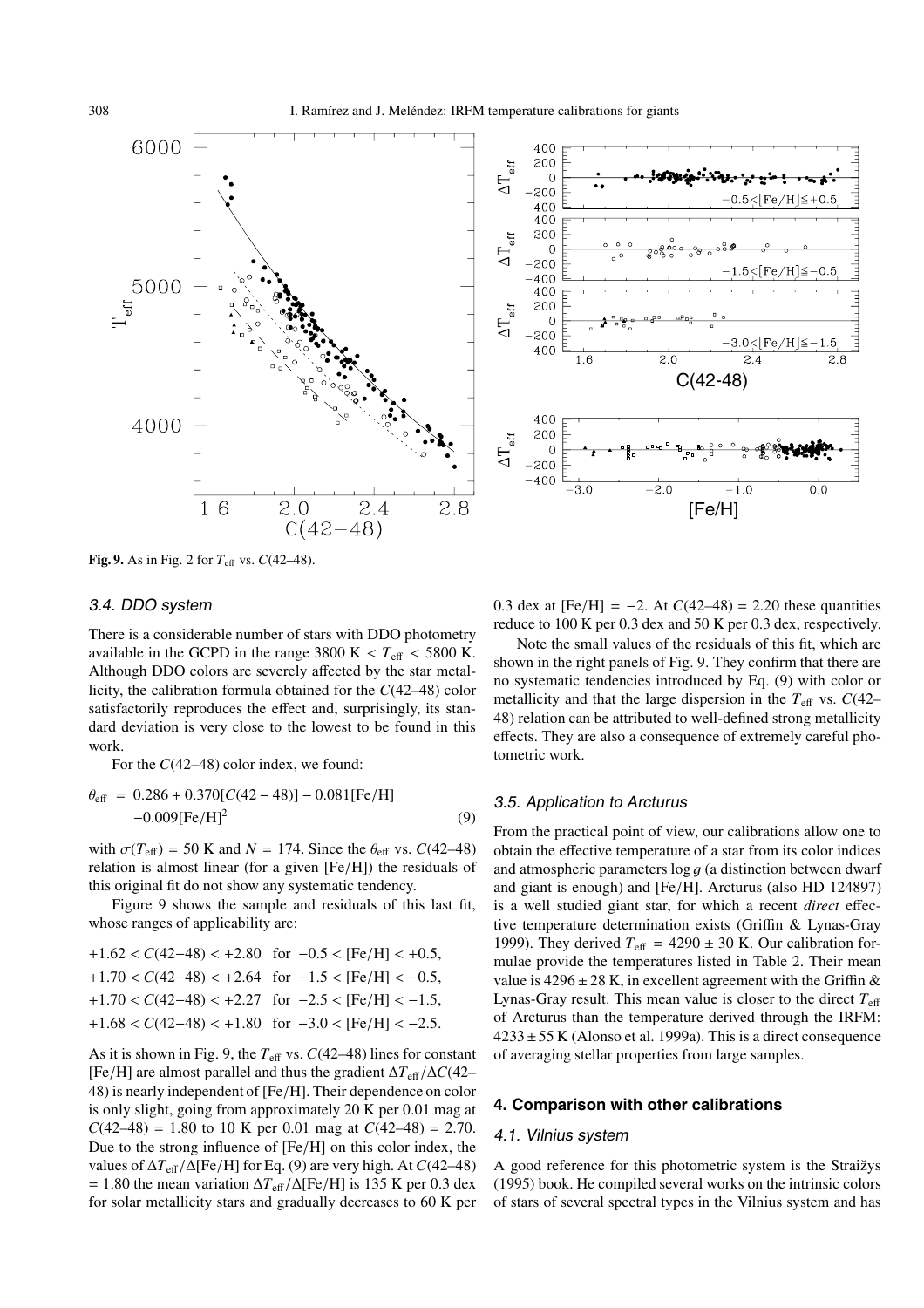

Fig. 10. Comparison of our calibrations for the Vilnius colors (solid lines) with those given by Straižys (1995) (open circles).



**Fig. 11.** Comparison of our calibration for  $[Fe/H] = 0$  (solid line) and  $[Fe/H] = -1$  (dotted line) with Kobi & North (1990)  $(B_2 - V_1)$  colors for  $[Fe/H] = 0$  (filled circles) and  $[Fe/H] = -1$  (open circles).

smoothed them to build a single set of colors. This system is also described in Straižys & Sviderskiene (1972).

Open circles in Fig. 10 show the intrinsic (*V*−*S* ) and (*Y*−*V*) colors for giant stars according to Straižys (1995, p. 440); our calibrations for solar metallicity stars are shown as solid lines. It is clear that for temperatures hotter than 5500 K, the Straižys calibration predicts redder colors, the effect being larger for  $(V - S)$ . The difference can be as high as 400 K (6%) at  $(V - S) \approx 0.40$  or 500 K (6.7%) at  $(Y - V) \approx 0.30$  with no smooth tendencies. Below 5200 K the mean difference for (*Y* − *V*) is about 1% and rarely exceeds 2%. The agreement for  $(V - S)$  in this last range is remarkable.

The observed difference is partially explained by a gravity effect, as some of the hottest stars in Fig. 2 are supergiants. The lower the log q value is, a bluer  $(V - S)$  is obtained (see Sect. 5.2).

**Table 2.** The effective temperature of Arcturus according to our calibrations. Different values have been derived through Eqs. (2)–(9) considering  $[Fe/H] = -0.54$  (Meléndez et al. 2003).

| Color           | Observed value | $T_{\rm eff}$ (K) |
|-----------------|----------------|-------------------|
| $(V-S)$         | 0.870          | 4253              |
| $(Y-V)$         | 0.910          | 4281              |
| $(B_2 - V_1)$   | 0.882          | 4312              |
| $(B_2 - G)$     | 0.764          | 4312              |
| t               | 0.627          | 4297              |
| $(R - I)_{(C)}$ | 0.581          | 4346              |
| $(V-I)_{(C)}$   | 1.224          | 4296              |
| $C(42-48)$      | 2.303          | 4271              |

# 4.2. Geneva system

Kobi & North (1990) have published grids of  $(B_2 - V_1)$  colors based on Kurucz models. A standard correction procedure was employed to put the synthetic colors into the observational system using solar metallicity stars. Thus, as they state, their results for metal-poor stars are only reliable if "Kurucz models correctly predict the *di*ff*erential* effects of blanketing". In Fig. 11 we compare our results for  $[Fe/H] = 0$  (solid line) and  $[Fe/H] = -1$  (dashed line) with those of Kobi & North (filled circles correspond to the  $[Fe/H] = 0$  grid while open circles correspond to the  $[Fe/H] = -1$  grid).

The slopes  $\Delta T_{\text{eff}}/\Delta (B_2 - V_1)$  are slightly different in Fig. 11, the sensitivity of  $(B_2 - V_1)$  to the stellar effective temperature is slightly stronger in our calibration, which implies that Kobi & North colors are bluer in the high temperature range and redder below 6000 K. In the range 6000 K  $< T<sub>eff</sub> < 7000$  K there is good agreement.

It is also important to check the effect of  $[Fe/H]$  on  $(B_2-V_1)$ colors according to Kobi & North. Their colors are such that for a fixed  $(B_2 - V_1)$ , a change from  $[Fe/H] = 0$  to  $[Fe/H] = -1$  reduces the effective temperature by about 170 K, independently of  $(B_2 - V_1)$  in the range  $0.25 < (B_2 - V_1) < 0.40$ . Our calibration predicts a greater decrease, from 280 K to 190 K depending on the value of  $(B_2 - V_1)$ .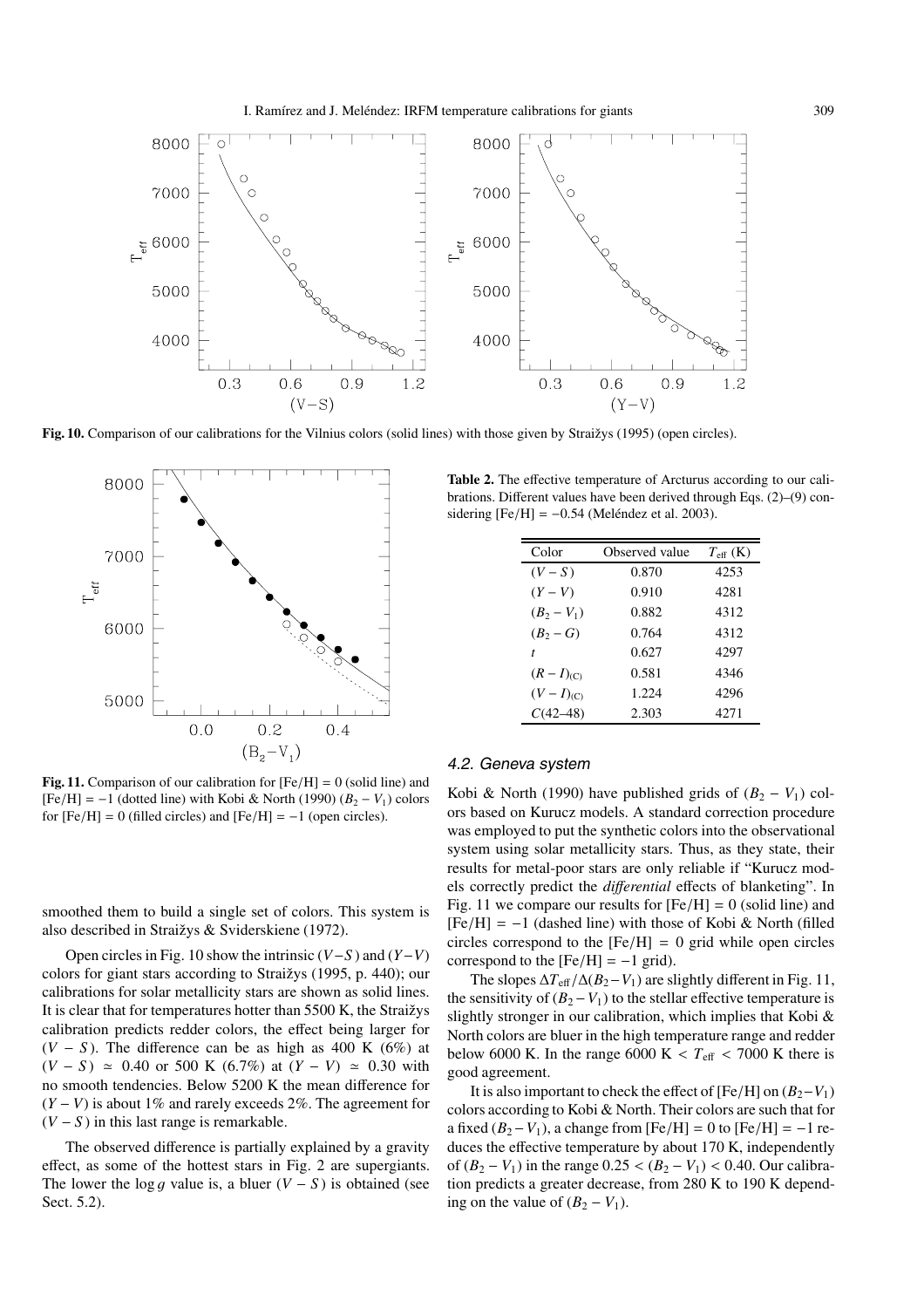

**Fig. 12.** Comparison of our calibration for  $(R - I)_{(C)}$  for [Fe/H] = 0 (solid lines) and [Fe/H] = −2 (dashed line) with the  $(R - I)_{(C)}$  colors obtained by Bessell et al. (1998) from ATLAS 9 overshoot models (squares) and ATLAS 9 no-overshoot models (triangles), Houdashelt et al. (2000) for  $[Fe/H] = 0$  (filled circles) and  $[Fe/H] = -2$  (open circles).



**Fig. 13.** As in Fig. 12 for  $(V - I)_{(C)}$ .

# 4.3.  $\mathsf{RI}_{(C)}$  system

Figures 12 and 13 show our calibrations for the  $T_{\text{eff}}$  vs.  $(R-I)_{(C)}$ and  $T_{\text{eff}}$  vs.  $(V - I)_{(C)}$  relations along with Bessell et al. (1998) and Houdashelt et al. (2000) results. The former of these provide colors obtained from ATLAS 9 overshoot models (squares) and no-overshoot models (triangles), which within our interval of interest differ by no more than 0.02 mag. Bessell et al. colors are valid for solar metallicity stars. On the other hand, Houdashelt et al. used improved MARCS models to calculate colors taking into account metallicity effects. Their results for  $[Fe/H] = 0$  (filled circles) and  $[Fe/H] = -2$  (open circles) are shown. Both Bessell et al. and Houdashelt et al. provide colors for several log g values, Figs. 12 and 13 show their results for  $log q = 2.0$ , the nearest value to the peak of the  $\log q$  distribution of the sample.

The  $(R - I)_{(C)}$  colors obtained from ATLAS 9 overshoot models agree slightly more than no-overshoot ones with ours below  $T_{\text{eff}}$  = 5500 K, although Bessell et al. give too red colors in that range ( $\sim$ 0.02 mag). In the range 5750 K <  $T_{\text{eff}}$  < 6250 K, where no-overshoot models seem to be more reliable (see also Castelli et al. 1997) the agreement increases with temperature. In the case of the  $(V-I)_{(C)}$  color, below  $T_{\text{eff}} = 5500 \text{ K}$ there is an almost constant difference of about 0.04 mag that makes our colors (for  $[Fe/H] = 0$  stars) slightly bluer compared to both overshoot and no-overshoot model colors (only no-overshoot results are plotted).

Houdashelt et al.  $(R - I)_{(C)}$  colors are too blue for  $T_{\text{eff}} >$ 5500 K. The effect gradually increases as hotter stars are considered. At  $T_{\text{eff}}$  = 5500 K, for instance, the difference amounts to 0.015 mag while at  $T_{\text{eff}}$  = 6250 K it is about 0.050 mag. A similar behaviour was also present in the dwarf calibration (see our Fig. 12c in Paper I). Below  $T_{\text{eff}} = 5000$  K, there is good agreement since both the gradient  $\Delta T_{\text{eff}}/\Delta (R-I)_{\text{(C)}}$  and  $(R-I)_{\text{(C)}}$ colors are very similar. Even though Houdashelt et al. colors were put into the observational system by means of a sample of solar metallicity stars and thus their results for metal-poor stars are not very accurate, the fact that metal-poor stars are redder than solar metallicity stars for the  $(R - I)_{(C)}$  color index is very well reproduced and agrees reasonably well with our result. Nevertheless, according to our calibration, for a fixed temperature, the difference in  $(R - I)_{(C)}$  between a solar metallicity star and a  $[Fe/H] = -1$  star is no more than 0.02 mag while Houdashelt et al. give 0.04 mag. On the other hand, their  $(V-I)_{(C)}$  colors for solar metallicity stars are very close to ours, except at high temperatures.

## 4.4. DDO system

Filled and open circles in Fig. 14 correspond to DDO colors for  $[Fe/H] = 0$  and  $[Fe/H] = -1$  derived from synthetic MARCS spectra by Tripicco & Bell (1991). Their procedure to put the synthetic colors into the observational system involves the use of spectrophotometric scans, a procedure that allows a model-independent treatment. For stars having  $T_{\text{eff}}$  > 4500 K, Tripicco & Bell colors are too red but the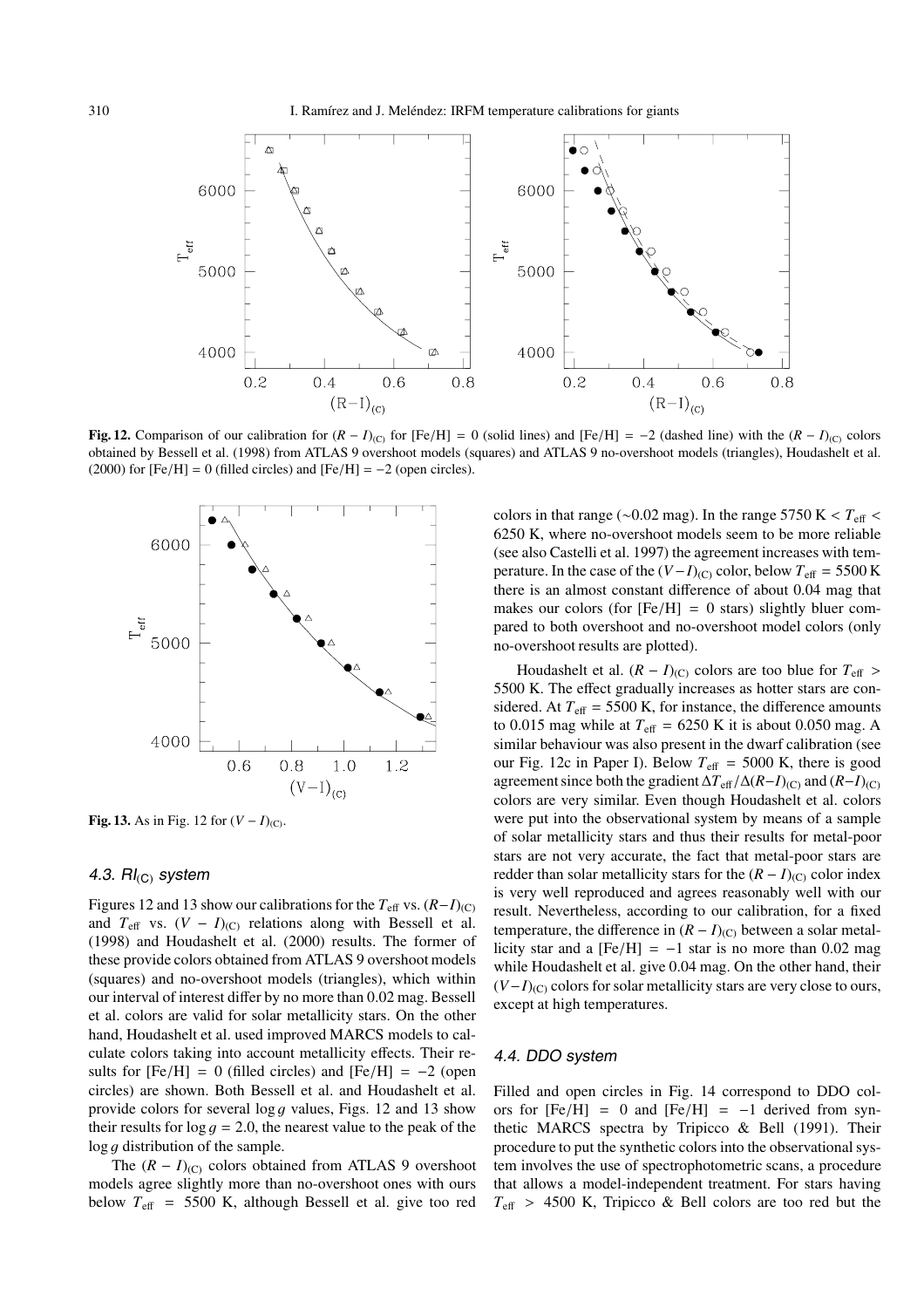

**Fig. 14.** Comparison of our calibration for *<sup>C</sup>*(42–48) for [Fe/H] <sup>=</sup> 0 (solid line) and [Fe/H] <sup>=</sup> <sup>−</sup>1 (dashed line) with: Tripicco & Bell (1991) calibrations for  $[Fe/H] = 0$  (filled circles) and  $[Fe/H] = -1$  (open circles), Clariá et al. (1994) colors (triangles), and Morossi et al. (1995) colors (squares).

<sup>e</sup>ffect of [Fe/H] is well reproduced. Particularly, in the range 4500 K <  $T_{\text{eff}}$  < 5000 K, *C*(42–48) varies by 0.15 mag for a 1.0 dex variation in [Fe/H], in reasonable agreement with the mean 0.12 mag variation that Eq. (9) produces. Contrary to our calibration, in which  $T_{\text{eff}}$  vs.  $C(42-48)$  lines of constant [Fe/H] are almost parallel, the Tripicco & Bell results suggest stronger metallicity effects for stars hotter than 5000 K and cooler than 4500 K. In general, the slopes <sup>∆</sup>*T*eff/∆*C*(42–48) are quite different, especially for  $[Fe/H] = -1$ .

The empirical calibration of Clariá et al. (1994) for the  $T_{\text{eff}}$ vs. *C*(42–48) relation is shown in Fig. 14 with open triangles. They used the *C*(42–45): *C*(45–48) color-color diagram to derive mean DDO colors for different spectral types, for which a  $T_{\text{eff}}$  calibration was also derived. The agreement with our work is quite good, specially for  $T_{\text{eff}} < 4600$  K. In the range  $4600 \text{ K} < T_{\text{eff}} < 5000 \text{ K}$  there is a shift of only 0.04 mag that makes Clariá et al. colors slightly bluer than ours.

Finally, Morossi et al. (1995) have used Kurucz models to derive synthetic DDO colors for solar metallicity stars as a function of spectral type. The mean DDO effective temperature-MK spectral type provided by Clariá et al. (1994) was adopted here to derive the  $T_{\text{eff}}$  vs.  $C(42-48)$  relation corresponding to Morossi et al. colors. This relation provides too red colors in the range 4100 K  $\lt$   $T_{\text{eff}}$   $\lt$  4600 K but agrees with our color for  $T_{\text{eff}}$  = 3950 K. The slope  $\Delta T_{\text{eff}}/\Delta C(42-48)$ changes dramatically with color, so that around  $T_{\text{eff}} = 4700 \text{ K}$ the agreement is good again but for hotter stars Morossi et al. colors become slightly bluer.

### **5. The effective temperature scale**

# 5.1. Intrinsic colors of giant stars

Instead of fitting the color =  $\text{color}(T_{\text{eff}}, \text{[Fe/H]})$  relation to some analytical function from the same sample adopted to derive the  $T_{\text{eff}} = T_{\text{eff}}(\text{color}, [Fe/H])$  relation, as is sometimes done, we solved Eqs. (2)–(9) for the color index as a function of *<sup>T</sup>*<sup>e</sup>ff and [Fe/H] to derive the intrinsic colors of giant stars.

The former procedure does not guarantee a single correspondence between the three quantities involved and could produce a temperature scale inconsistent with the calibration formulae.

Tables 3–5 list the intrinsic colors of giant stars as a function of *<sup>T</sup>*eff and [Fe/H], including some reliable extrapolated values. They have been used to plot the color-color diagrams of Figs. 15 and 16, in which we also show the derreddened colors of some giant stars with  $[Fe/H] > -0.5$ . These stars have been introduced to verify that our calibrations satisfactorily reproduce the empirical color-color diagrams. We attribute the observed dispersion to the amplitude of the [Fe/H] interval covered and to the fact that only a few stars have  $[Fe/H] > 0$ .

### 5.2. Gravity effects

Colors derived in this work for giants generally differ from those given for main sequence stars in Paper I. Even though the mean differences are of the order of the observational errors, so that they are not very useful when studying individual stars, knowledge of gravity effects on the empirical temperature scale may improve our understanding of stellar spectra. The difference in color between a giant and a dwarf star of the same  $T_{\text{eff}}$  is plotted in Fig. 17 for stars with  $[Fe/H] = 0$ . Different symbols and line styles correspond to different color indices.

Firstly,  $(R-I)_{(C)}$  is almost unaffected by the surface gravity: dwarfs are only 0.03 mag redder than giants at  $T_{\text{eff}} = 4000 \text{ K}$ and non-distinguishable from them at high temperatures. Given that it is also nearly independent of [Fe/H], this color is a good  $T_{\text{eff}}$  indicator, free of secondary effects.

For most colors, main sequence F stars are redder than F giants. The difference seems to increase with the separation between the wavelength bands covered by each filter. It is large (0.07 mag at  $T_{\text{eff}}$  = 7000 K) for  $(B_2 - G)$ , whose  $B_2$  filter has a mean wavelength that is about 1300 Å away from the *G* one. It is relatively large (0.06 mag) for  $(V - S)$ , for which the separation is approximately 1100  $\AA$ , and less prominent (0.04 mag) for  $(Y - V)$  and  $(B_2 - V_1)$ , whose separations are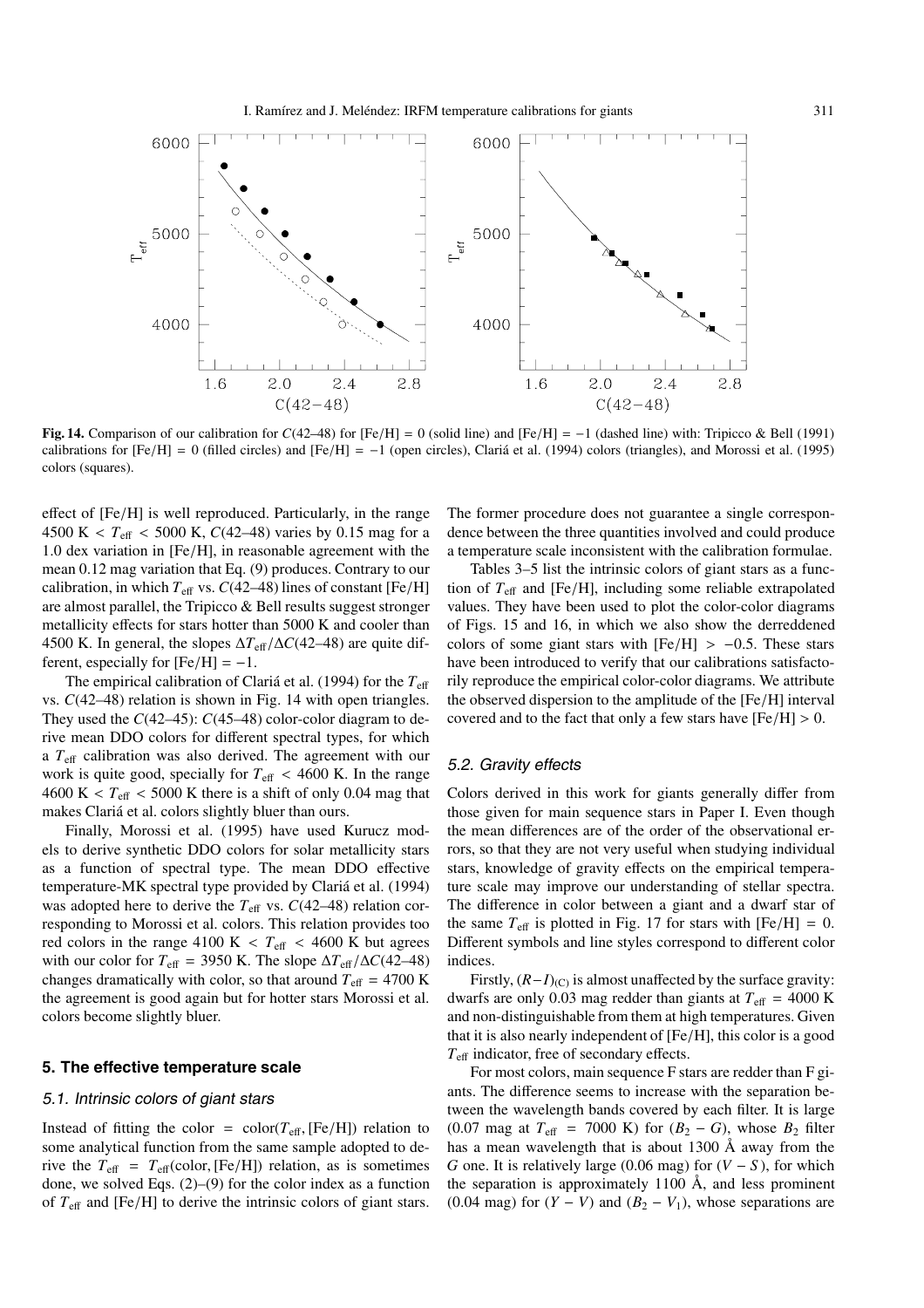|               |                | $(V-S)$ |        | $(Y-V)$        |        |        |  |  |
|---------------|----------------|---------|--------|----------------|--------|--------|--|--|
| $T_{\rm eff}$ | $[Fe/H] = 0.0$ | $-1.0$  | $-2.0$ | $[Fe/H] = 0.0$ | $-1.0$ | $-2.0$ |  |  |
| 3750          | 1.109          |         |        |                |        |        |  |  |
| 3800          | 1.095          |         |        | 1.152          |        |        |  |  |
| 4000          | 1.008          | 0.935   | 0.952  | 1.059          | 0.969  |        |  |  |
| 4250          | 0.880          | 0.853   | 0.864  | 0.961          | 0.870  | 0.886  |  |  |
| 4500          | 0.798          | 0.779   | 0.785  | 0.866          | 0.787  | 0.796  |  |  |
| 4750          | 0.735          | 0.712   | 0.715  | 0.782          | 0.717  | 0.718  |  |  |
| 5000          | 0.682          | 0.653   | 0.652  | 0.713          | 0.657  | 0.648  |  |  |
| 5250          | 0.633          | 0.600   | 0.594  | 0.654          | 0.606  | 0.587  |  |  |
| 5500          | 0.586          | 0.553   |        | 0.602          | 0.560  |        |  |  |
| 5750          | 0.541          | 0.511   |        | 0.554          | 0.520  |        |  |  |
| 6000          | 0.497          |         |        | 0.509          |        |        |  |  |
| 6250          | 0.454          |         |        | 0.466          |        |        |  |  |
| 6500          | 0.413          |         |        | 0.425          |        |        |  |  |
| 6750          | 0.374          |         |        | 0.386          |        |        |  |  |
| 7000          | 0.338          |         |        | 0.350          |        |        |  |  |
| 7250          | 0.307          |         |        | 0.317          |        |        |  |  |
| 7500          | 0.278          |         |        | 0.287          |        |        |  |  |
| 7750          | 0.253          |         |        | 0.261          |        |        |  |  |

**Table 3.** Intrinsic colors of giant stars in the Vilnius system as a function of [Fe/H].

 $\overline{\phantom{a}}$ 

**Table 4.** As in Table 3 for the Geneva system.

|               |                | $(B_2 - V_1)$ |        |                | $(B_2 - G)$ |          | $\boldsymbol{t}$ |        |        |  |
|---------------|----------------|---------------|--------|----------------|-------------|----------|------------------|--------|--------|--|
| $T_{\rm eff}$ | $[Fe/H] = 0.0$ | $-1.0$        | $-2.0$ | $[Fe/H] = 0.0$ | $-1.0$      | $-2.0$   | $[Fe/H] = 0.0$   | $-1.0$ | $-2.0$ |  |
| 3500          |                |               |        |                |             |          | 0.990            |        |        |  |
| 3750          | 1.224          |               |        | 1.198          |             |          | 0.909            |        |        |  |
| 4000          | 1.077          | 1.052         |        | 1.028          | 0.984       |          | 0.790            | 0.776  |        |  |
| 4250          | 0.931          | 0.870         | 0.871  | 0.838          | 0.731       | 0.726    | 0.646            | 0.660  | 0.654  |  |
| 4500          | 0.803          | 0.733         | 0.729  | 0.658          | 0.549       | 0.546    | 0.526            | 0.524  | 0.542  |  |
| 4750          | 0.693          | 0.623         | 0.604  | 0.503          | 0.403       | 0.385    | 0.430            | 0.420  | 0.442  |  |
| 5000          | 0.599          | 0.528         | 0.494  | 0.371          | 0.279       | 0.240    | 0.348            | 0.339  | 0.353  |  |
| 5250          | 0.515          | 0.446         | 0.396  | 0.257          | 0.172       | 0.109    | 0.276            | 0.270  | 0.271  |  |
| 5500          | 0.440          | 0.373         | 0.308  | 0.155          | 0.076       | $-0.010$ | 0.209            | 0.208  | 0.197  |  |
| 5750          | 0.371          | 0.307         |        | 0.064          | $-0.010$    |          | 0.147            | 0.147  |        |  |
| 6000          | 0.307          | 0.248         |        | $-0.020$       | $-0.089$    |          | 0.088            | 0.085  | —      |  |
| 6250          | 0.249          |               |        | $-0.097$       |             |          | 0.031            |        |        |  |
| 6500          | 0.194          |               |        | $-0.170$       |             |          | $-0.023$         |        |        |  |
| 6750          | 0.144          |               |        | $-0.239$       |             |          | $-0.076$         |        |        |  |
| 7000          | 0.097          |               |        | $-0.303$       |             |          | $-0.126$         |        |        |  |
| 7250          | 0.053          |               |        | $-0.365$       |             |          | $-0.173$         |        |        |  |
| 7500          | 0.013          |               |        | $-0.425$       |             |          | $-0.218$         |        |        |  |
| 7750          | $-0.025$       |               |        | $-0.481$       |             |          | $-0.260$         |        |        |  |
| 8000          | $-0.060$       |               |        | $-0.536$       |             |          | $-0.299$         |        |        |  |
| 8250          | $-0.093$       |               |        | $-0.588$       |             |          |                  |        |        |  |

around 850 Å. Neutral hydrogen bound-free opacity increases more with wavelength than that of the H<sup>−</sup> ion, which is the only of the two that increases with electron pressure, and so is stronger in main sequence stars. This implies that the wavelength dependence of the total opacity is smoother for dwarfs and stronger for giants. As a result, within the Paschen continuum (365–830 nm), giants gradually emit more radiation at shorter wavelengths than dwarfs, an effect that is well reproduced in Kurucz SEDs. Therefore, in addition to their primary dependence on  $T_{\text{eff}}$ , colors at well separated wavelength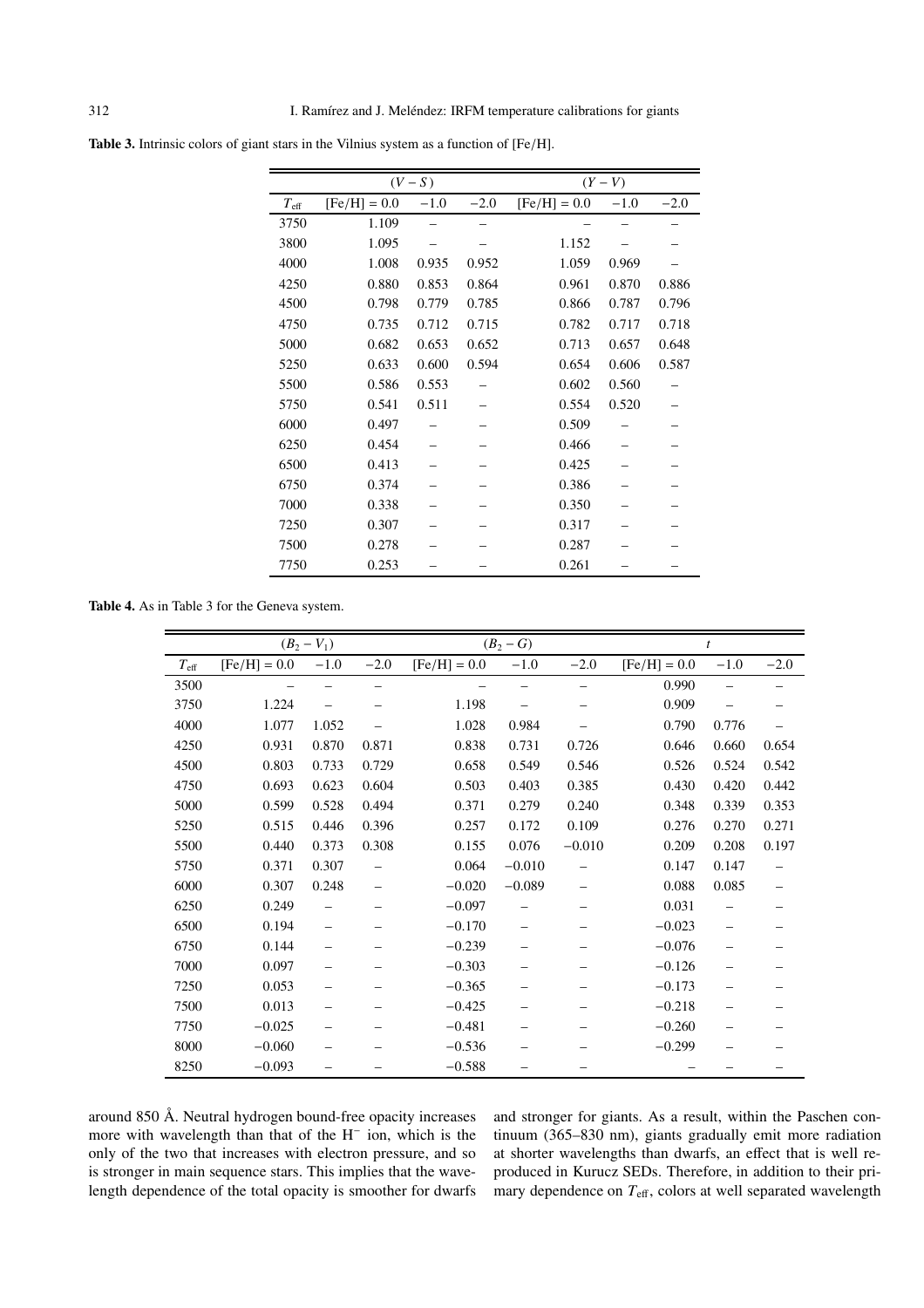**Table 5.** As in Table 3 for the  $RI_{(C)}$  and DDO systems.

|               |                | $(R - I)_{(C)}$ |        |                | $(V-I)_{(C)}$ |        | $C(42-48)$     |                                |        |
|---------------|----------------|-----------------|--------|----------------|---------------|--------|----------------|--------------------------------|--------|
| $T_{\rm eff}$ | $[Fe/H] = 0.0$ | $-1.0$          | $-2.0$ | $[Fe/H] = 0.0$ | $-1.0$        | $-2.0$ | $[Fe/H] = 0.0$ | $-1.0$                         | $-2.0$ |
| 3750          |                |                 |        | 1.941          |               |        | 2.859          | $\qquad \qquad \longleftarrow$ |        |
| 4000          | 0.699          |                 | 0.718  | 1.491          |               |        | 2.632          | 2.438                          |        |
| 4250          | 0.605          | 0.611           | 0.618  | 1.269          |               | 1.233  | 2.432          | 2.238                          | 2.092  |
| 4500          | 0.534          | 0.539           | 0.544  | 1.118          | 1.097         | 1.078  | 2.254          | 2.059                          | 1.914  |
| 4750          | 0.478          | 0.482           | 0.486  | 1.000          | 0.971         | 0.956  | 2.095          | 1.900                          | 1.754  |
| 5000          | 0.431          | 0.434           | 0.438  | 0.902          | 0.869         |        | 1.951          | 1.757                          |        |
| 5250          | 0.392          | 0.395           | 0.397  | 0.817          |               |        | 1.822          |                                |        |
| 5500          | 0.358          | 0.360           | 0.363  | 0.742          |               |        | 1.704          |                                |        |
| 5750          | 0.328          | 0.330           | 0.332  | 0.675          |               |        | 1.596          |                                |        |
| 6000          | 0.302          | 0.304           | 0.306  | 0.615          |               |        |                |                                |        |
| 6250          | 0.278          | 0.280           | 0.282  | 0.561          |               |        |                |                                |        |



**Fig. 15.**  $(R - I)_{(C)}$  vs.  $(Y - V)$ , color-color diagram showing lines of equal  $T_{\text{eff}}$  and [Fe/H]. Crosses correspond to derreddened colors of some giant stars with  $[Fe/H] > -0.5$ .

intervals within the Paschen continuum will be more affected by the surface gravity. Alonso et al. (1999b) also showed this effect for (*B*−*V*) and (*V*−*I*) and provided a similar explanation.

On the other hand, UV and optical colors of K stars are affected by different mechanisms, that can make a giant bluer or redder than a main sequence star. In addition to their dependence with the continuum opacity, at the low  $T_{\text{eff}}$ s found in K stars, stellar spectra are crowded with lots of lines that can be stronger in giants (e.g. CH lines) or in dwarfs (e.g. MgH lines), as explained by Tripicco & Bell (1991) and Paltoglou & Bell (1994).

Although it is not shown here, we have also checked that colors for metal-poor stars are only slightly affected by the surface gravity.



**Fig. 16.** As in Fig. 15 for *t* vs. *C*(42–48).

# 5.3. Giants in clusters

The effective temperature scale derived in this work reproduces the *T*<sup>e</sup>ff versus color relations of open and old globular clusters well, as is shown in Fig. 18 for the *C*(42–48) color. Table 6 contains the temperatures of the stars in this figure as given by Alonso et al. (1999b) and intrinsic colors from the GCPD corrected by using the  $E(B - V)$  values given by KI03. The observed deviations are within the observational errors, which can be verified from the error bars in the upper right corner of Fig. 18. From this result we conclude not only that the temperature scale derived here is suited for stars in clusters, but also we are showing that the metallicity and reddening scales for these clusters (KI03) are well determined.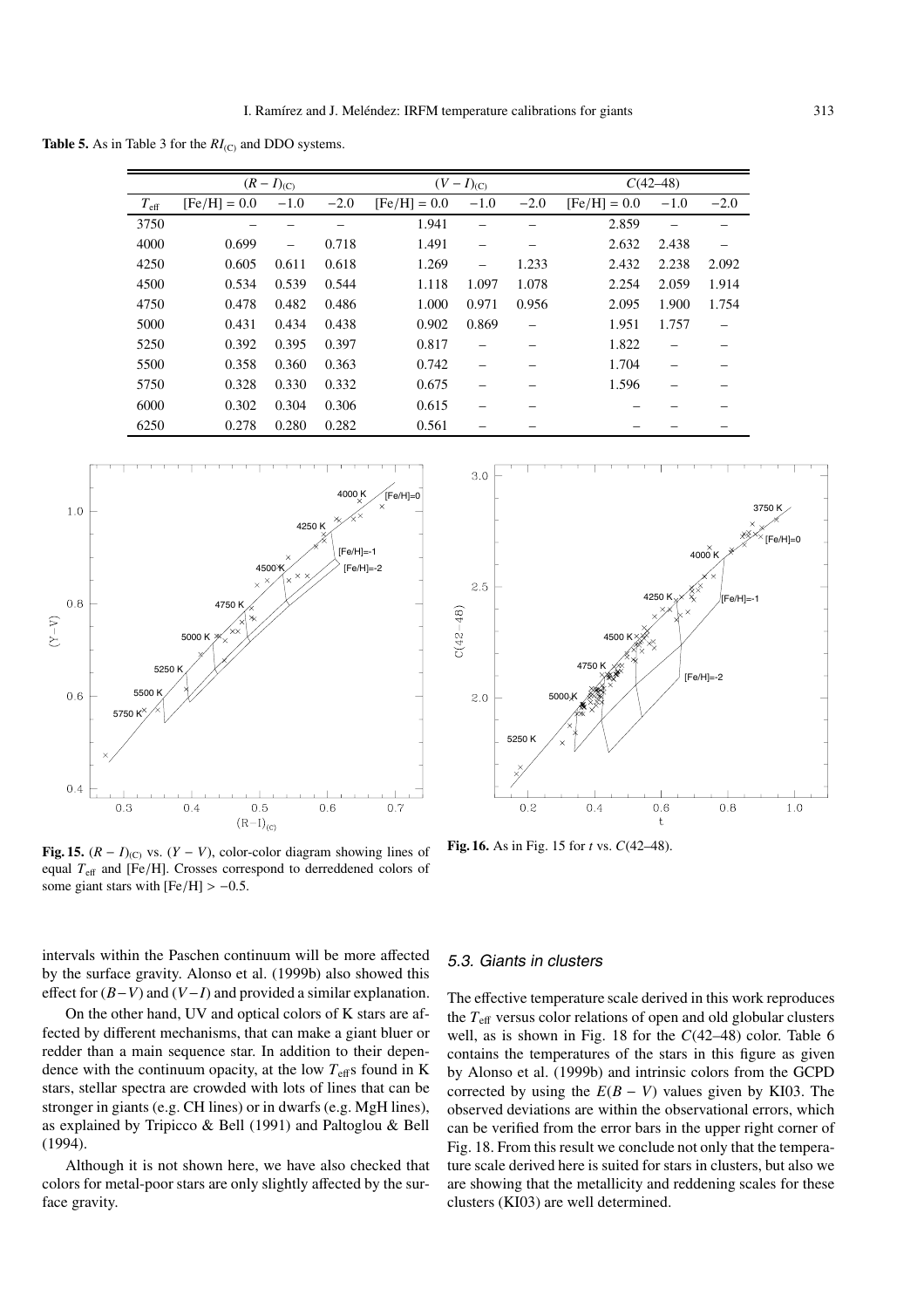

**Fig. 17.** Gravity effects on photometric color indices. The vertical axis measures the difference in color between a solar metallicity giant and a main sequence star as a function of  $T_{\text{eff}}$ . A giant is redder than a main sequence star of the same effective temperature when  $\Delta$ (color) is positive. Colors plotted are:  $(V - S)$  (dotted line),  $(Y - V)$  (open circles),  $(B_2 - V_1)$  (dashed line),  $(B_2 - G)$  (long-dashed line),  $(R - I)_{(C)}$  (filled circles),  $(V - I)_{(C)}$  (triangles), and  $C(42-48)$  (dash-dotted line).



**Fig. 18.**  $T_{\text{eff}}$  vs.  $C(42-48)$  relations for giants in the open cluster M 67 (filled circles) and in the globular clusters 47 Tuc (open circles), NGC 362 and M 3 (filled squares), and M 92 (open squares). Solid, dotted, dashed and long-dashed lines correspond to our calibrations for [Fe/H] =  $-0.08$ , [Fe/H] =  $-0.70$ , [Fe/H] =  $-1.50$  and  $[Fe/H] = -2.38$ , respectively, which are the mean metallicities of the clusters. Error bars are shown to the upper right corner of this figure.

# 5.4. Evolutionary calculations

One of the most important applications of the temperature scale is the transformation of theoretical HR diagrams into CMDs since it allows one to explore the capability of evolutionary calculations to reproduce the observations.

Here we compare isochrones with fiducial lines for two globular clusters: NGC 6553 and M 3. Figure 19 shows these fiducial lines along with theoretical isochrones for  $[Fe/H]$  =  $-0.2$ , ([ $\alpha$ /Fe] = +0.2) and [Fe/H] = -1.5 ([ $\alpha$ /Fe] = +0.3) and ages  $t = 11$ , 13 and 15 Gyr; according to Yi et al. (2003,  $Y^2$ ). Also shown is the Bergbusch & VandenBerg (2001, BV01) isochrone for  $[Fe/H] = -1.5$  ( $[\alpha/Fe] = +0.3$ ) and  $t = 13$  Gyr.

The bulge globular cluster NGC 6553 serves as a template for metal-rich galactic populations (ellipticals and bulges) given that it is one of the most metal-rich globular clusters of the Galaxy ( $[Fe/H] = -0.2$ , Melendez et al. 2003). Data for this cluster are from Guarnieri et al. (1998) and Ortolani et al. (1995). Their HST  $(V-I)_{(C)}$  colors have been transformed into *T*eff by using our calibrations for both dwarfs (Paper I) and giants. We adopted  $E(V - I)$  and  $(m - M)$  from Guarnieri et al. (1998). The best fit occurs at  $t = 13$  Gyr, in agreement with the old age obtained by Ortolani et al. (1995).

For the halo globular cluster M 3 ( $[Fe/H] = -1.5$ , KI03), almost all the photometry is from HST (Rood et al. 1999), the last three points on the main sequence are ground-base observations (Johnson & Bolte 1998) corrected for blending using the HST data. The  $E(B - V)$  and  $(m - M)$  values were also taken from KI03. Again, colors were transformed into  $T_{\text{eff}}$  from our temperature scale. In order to obtain a reasonable agreement with the models, M 3 photometry has been empirically corrected by  $\Delta T_{\text{eff}}$  = +60 K and  $\Delta$ (*m* − *M*) = +0.2 to fit the turnoff of the  $Y^2$  isochrones. Likewise, the BV01 isochrone has been shifted to fit the observed turnoff.

Note that only a small adjustment is required to obtain a better fit to the data, the  $\Delta T_{\text{eff}}$  = +60 K is equivalent to a correction of only 0.014 mag in  $(V-I)_{(C)}$  (or  $\Delta E(B-V) = 0.01$  mag), and the correction for the absolute magnitude is well between the error bars for the distance modulus. For M 3, (*m*−*M*) ranges from 14.8 (Kraft et al. 1992) to 15.2 (BV01). A correction of 0.2 mag in  $M_V$  corresponds to a change of only 0.02 dex in the iron abundance obtained from Fe II (KI03). It is important to note that the isochrone of BV01 satisfactorily reproduces the observed RGB, but the  $Y^2$  isochrones fit better the low main sequence.

# **6. Conclusions**

We have calibrated the effective temperature versus color relations for several color indices in 4 important photometric systems using reliable and recent  $[Fe/H]$  and  $\log q$  measurements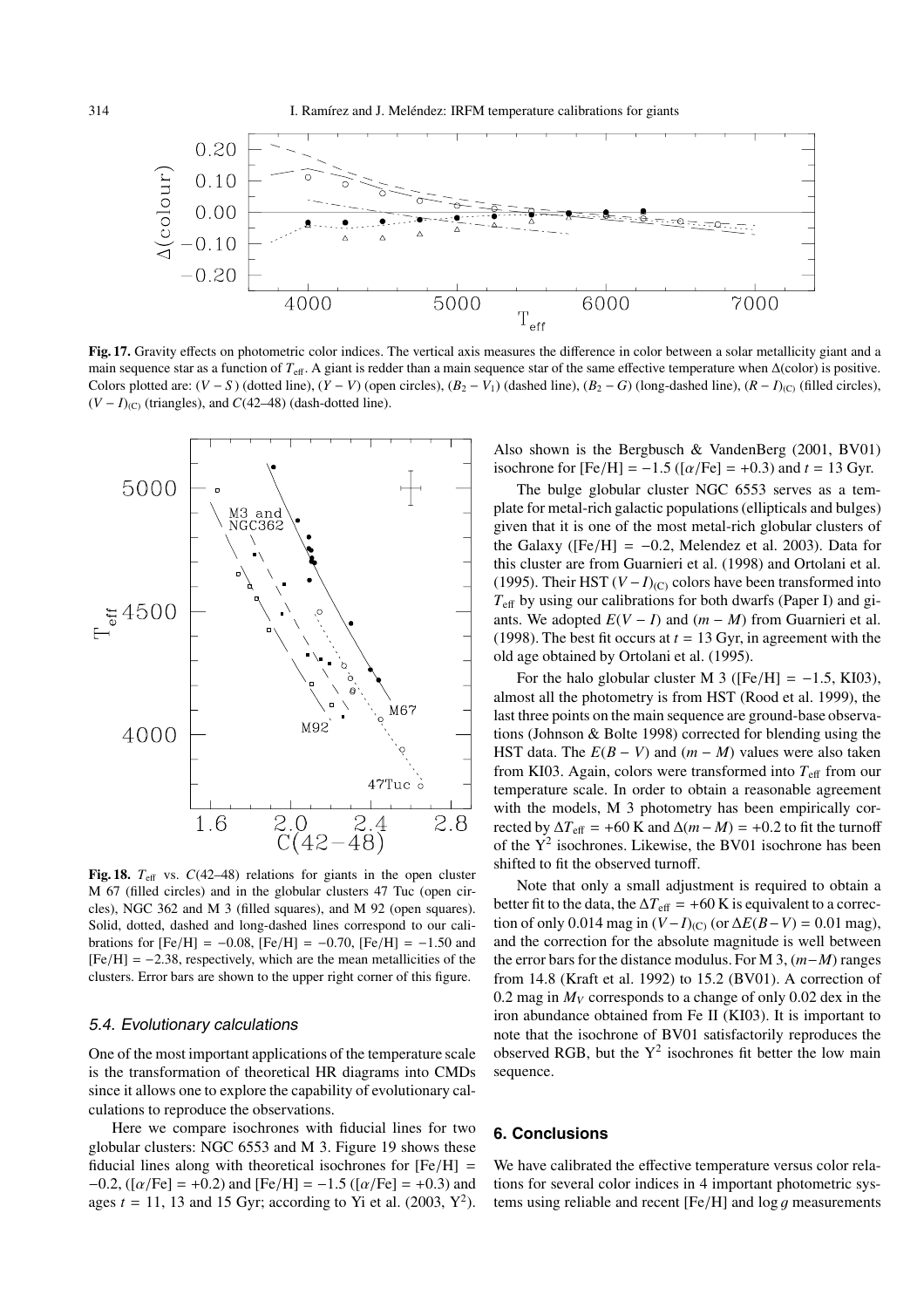**Table 6.** Temperatures and (intrinsic) colors for the stars plotted in Fig. 18.

|                | Star                 | $T_{\rm eff}$    | $C(42-48)$ | Star       | $T_{\rm eff}$             | $C(42-48)$     | Star                 | $T_{\rm eff}$              | $C(42-48)$ |      |
|----------------|----------------------|------------------|------------|------------|---------------------------|----------------|----------------------|----------------------------|------------|------|
|                | M 3 III28            | 4073             | 2.261      | M 67 231   | 4869                      | 2.035          | 47Tuc 4418           | 3940                       | 2.557      |      |
|                | M 3 IV25             | 4324             | 2.087      | M 67 244   | 5086                      | 1.914          | 47Tuc 5406           | 4181                       | 2.310      |      |
|                | M 3 216              | 4490             | 1.956      | M 67 I17   | 4933                      | 1.996          | 47Tuc 5427           | 4229                       | 2.298      |      |
|                | M 67 84              | 4748             | 2.102      | M 67 IV20  | 4627                      | 2.093          | 47Tuc 5527           | 4494                       | 2.043      |      |
|                | M 67 105             | 4452             | 2.301      | M 92 III13 | 4123                      | 2.206          | 47Tuc 5529           | 3792                       | 2.648      |      |
|                | M 67 108             | 4222             | 2.439      | M 92 VII18 | 4207                      | 2.105          | 47Tuc 5627           | 4174                       | 2.308      |      |
|                | M 67 141             | 4755             | 2.091      | M 92 XII8  | 4425                      | 1.893          | 47Tuc 5739           | 4062                       | 2.449      |      |
|                | M 67 151             | 4802             | 2.091      | M 92 IV10  | 4553                      | 1.830          | 47Tuc 6509           | 4498                       | 2.144      |      |
|                | M 67 164             | 4698             | 2.119      | M 92 IV2   | 4602                      | 1.796          | NGC 362 I44          | 4289                       | 2.195      |      |
|                | M 67 170             | 4264             | 2.398      | M 92 IV114 | 4652                      | 1.739          | NGC 362 II43         | 4610                       | 1.969      |      |
|                | M 67 223             | 4717             | 2.106      | M 92 III4  | 4992                      | 1.633          | NGC 362 II47         | 4731                       | 1.819      |      |
|                | M 67 224             | 4703             | 2.104      | 47Tuc 3407 | 4280                      | 2.266          | <b>NGC 362 III4</b>  | 4307                       | 2.149      |      |
|                |                      |                  |            |            |                           |                |                      |                            |            |      |
|                |                      |                  |            |            |                           |                |                      |                            |            |      |
| $\overline{O}$ |                      |                  |            |            |                           | $-2$           | M <sub>3</sub>       |                            |            |      |
|                | NGC 6553             |                  |            |            |                           |                | $[Fe/H] = -1.5$      |                            |            |      |
|                | $[Fe/H] = -0.2$      |                  |            |            |                           |                | $t = 11, 13, 15$ Gyr |                            |            |      |
|                | $t = 11, 13, 15$ Gyr |                  |            |            |                           | $\overline{O}$ |                      | BV01 13 Gyr                |            |      |
|                |                      |                  |            |            |                           |                |                      |                            |            |      |
| $\mathcal{Z}$  |                      |                  |            |            |                           |                |                      |                            |            |      |
|                |                      |                  |            |            |                           | $\mathcal{Z}$  |                      |                            |            |      |
|                |                      |                  |            |            |                           |                |                      |                            |            |      |
|                |                      |                  |            |            | $\mathbf{M}_{\mathbf{v}}$ |                |                      |                            |            |      |
|                |                      |                  |            |            |                           | $\overline{4}$ |                      |                            |            |      |
|                |                      |                  |            |            |                           |                |                      |                            |            |      |
| $\overline{4}$ |                      |                  |            |            |                           |                |                      |                            |            |      |
|                |                      |                  |            |            |                           | 6              |                      |                            |            |      |
|                |                      |                  |            |            |                           |                |                      |                            |            |      |
|                |                      |                  |            |            |                           |                |                      |                            |            |      |
|                |                      |                  |            |            |                           | 8              |                      |                            |            |      |
| 6              |                      |                  |            |            |                           |                |                      |                            |            |      |
|                |                      |                  |            |            |                           |                |                      |                            |            |      |
|                |                      | $\frac{1}{5000}$ |            | 4000       |                           |                | 6000                 | $5000$<br>$T_{\text{eff}}$ |            | 4000 |
|                |                      |                  | eff        |            |                           |                |                      |                            | eff        |      |

**Fig. 19.** *Left*: fiducial line for NGC 6553 according to Guarnieri et al. (1998) and Ortolani et al. (1995) transformed to the  $M_V$  vs.  $T_{\text{eff}}$  plane from our calibrations (open circles). The solid lines are theoretical isochrones calculated by Yi et al. (2003). *Right*: as in the left panel for M 3 (Root et al. 1999; Johnson & Bolte 1998). The dotted line is an isochrone from Bergbusch & VandenBerg (2001, BV01) grids.

to explore with improved accuracy the effects of chemical composition and surface gravity on the temperature scale.

 $\sum$ 

In general, the present calibrations span the following ranges: 3800 K <  $T_{\text{eff}}$  < 8000 K,  $-3.0$  < [Fe/H] < +0.5. Ranges of applicability, however, are different and specific for each color calibration. For  $(R-I)_{(C)}$  and  $C(42–48)$ , for example, these ranges are not so wide, specially in  $T_{\text{eff}}$ . We also provide specific ranges of applicability after every formula.

The standard deviation of the fits amount from 46 K for  $(V - I)_{(C)}$  to 99 K for  $(Y - V)$  with more than 130 stars in almost every calibration. Residuals of every fit were iteratively checked to reduce the dispersion and undesirable systematic effects.

Finally, from our formulae we have calculated the intrinsic colors of giant stars and have probed their consistency with empirical color-color diagrams, gravity effects on stellar spectra,  $T_{\text{eff}}$  versus color relations for stars in clusters and evolutionary calculations. Our results for the main sequence were also explored in this last case.

*Acknowledgements.* We are grateful to the referee, Dr. M. Bessell, for his comments and suggestions which have certainly improved this paper. This work was supported by the Consejo Nacional de Ciencia y Tecnología (CONCYTEC, 253-2003) of Perú. I.R. acknowledges support from the Exchange of Astronomers Programme of the IAU.